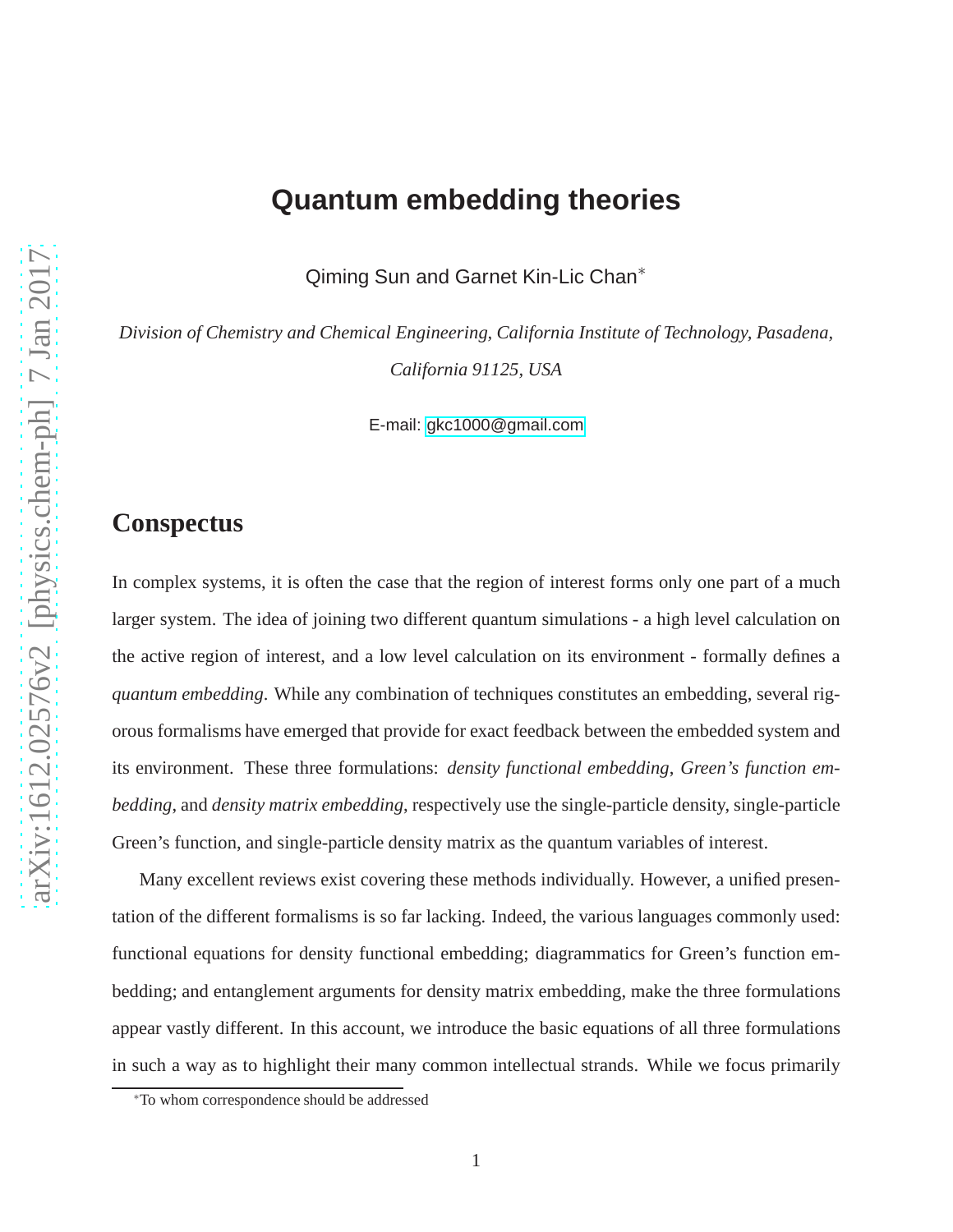on a straightforward theoretical perspective, we also give a brief overview of recent applications, and possible future developments.

The first section starts with density functional embedding, where we introduce the key embedding potential via the Euler equation. We then discuss recent work concerning the treatment of the non-additive kinetic potential, before describing mean-field density functional embedding, and wavefunction in density functional embedding. We finish the section with extensions to timedependence and excited states.

The second section is devoted to Green's function embedding. Here, we use the Dyson equation to obtain equations that parallel as closely as possible the density functional embedding equations, with the hybridization playing the role of the embedding potential. Embedding a high-level selfenergy within a low-level self-energy is treated analogously to wavefunction in density functional embedding. The numerical computation of the high-level self energy allows us to briefly introduce the bath representation in the quantum impurity problem. We then consider translationally invariant systems to bring in the important dynamical mean-field theory. Recent developments to incorporate screening and long-range interactions are discussed.

The third section concerns density matrix embedding. Here, we first highlight some mathematical complications associated with a simple Euler equation derivation, arising from the open nature of fragments. This motivates the density matrix embedding theory, where we use the Schmidt decomposition to represent the entanglement through bath orbitals. The resulting impurity plus bath formulation resembles that of dynamical mean-field theory. We discuss the numerical selfconsistency associated with using a high-level correlated wavefunction with a mean-field low-level treatment, and connect the resulting numerical inversion to that used in density functional embedding.

We finish with perspectives on the future of all three methods.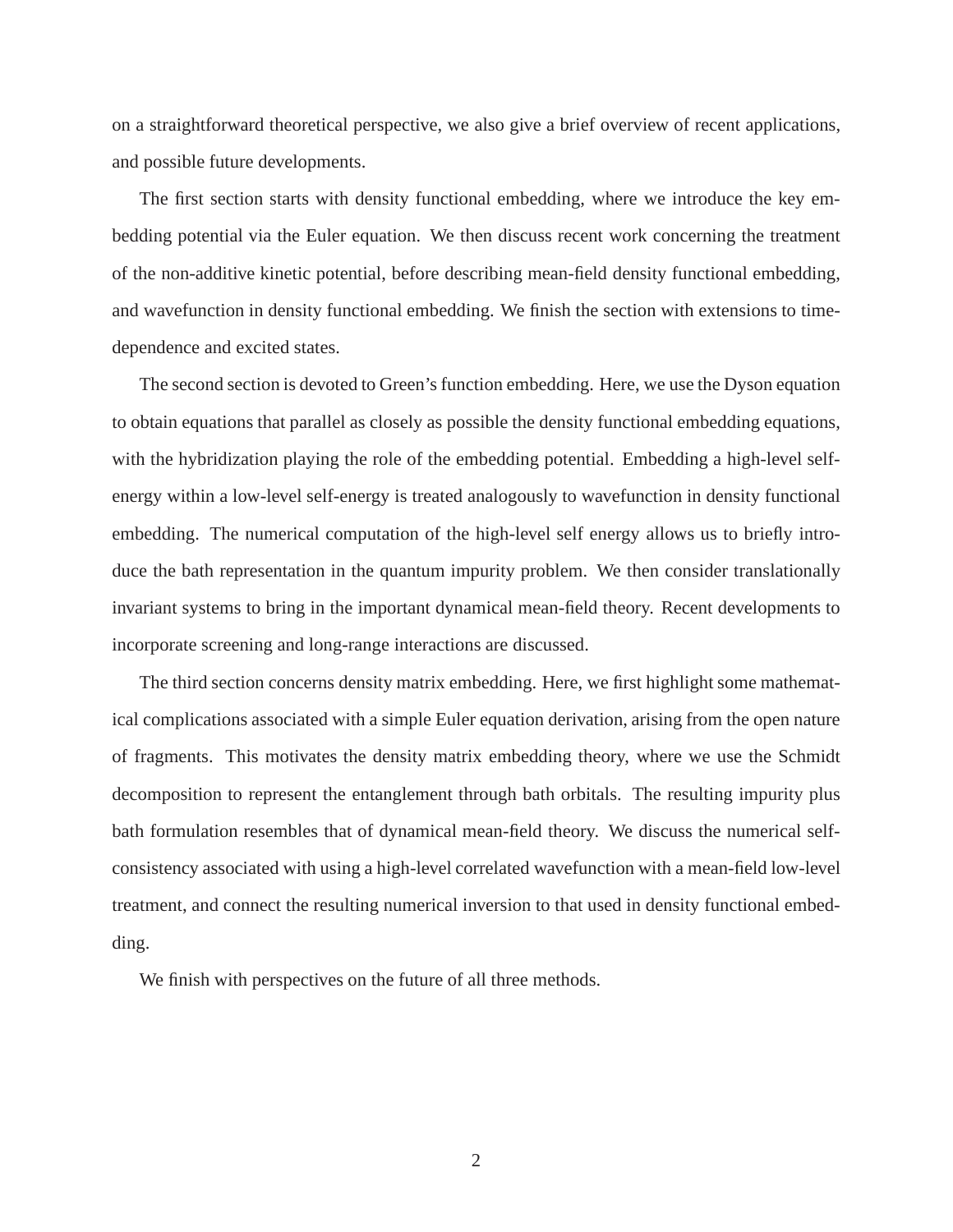#### **Introduction**

Embedding theories provide a natural way to focus computation on a small region within a larger environment, such as atoms near the active site in an enzyme. In any embedding theory, the full problem is partitioned into the fragment of interest, (*A*), and its environment (*B*). (The terms "subsystem" or "impurity" are commonly used in place of "fragment"). There may be multiple fragments of interest, and the environment may also be partitioned. In any case, the purpose of the embedding is to provide a computational recipe for the properties of *A*, taking into account its environment, without the computational cost of treating the full problem. The idea is thus very general, and encompasses a wide variety of methods. For example, whenever *A* and *B* are treated at two different levels, e.g. when freezing orbitals in a calculation, we are formally performing embedding! What concretely distinguishes one embedding theory from another, is the particular way in which the effects of the environment are communicated to the fragment *A*, and vice-versa.

Here, we will describe a family of three related, rigorous, quantum embedding theories: density functional (DFT) embedding,  $1-5$  $1-5$  Green's function embedding  $6-11$  $6-11$  and density matrix embed-ding.<sup>[12](#page-18-3)[–15](#page-19-0)</sup> Compared to simpler embedding techniques, these stand out as they provide for nontrivial communication between the fragment and environment. In the three theories, information is communicated via the density, the single-particle Green's function, and the single-particle density matrix, respectively. Note that we identify the kind of embedding by its functional dependence on a quantum variable, rather than intermediary computational objects. Thus, even if a density matrix is used in the calculation, if it ultimately encodes a density functional (e.g. in a Kohn-Sham theory), then the embedding is a density functional embedding. There are excellent reviews for each of the three techniques individually, for example, Refs.<sup>[3](#page-18-4)[–5](#page-18-0)[,7](#page-18-5)[,9](#page-18-6)[,14](#page-19-1)</sup> Here, we will give an introduction to all three together, that emphasizes their common intellectual strands, and provide a summary of their strengths and weaknesses.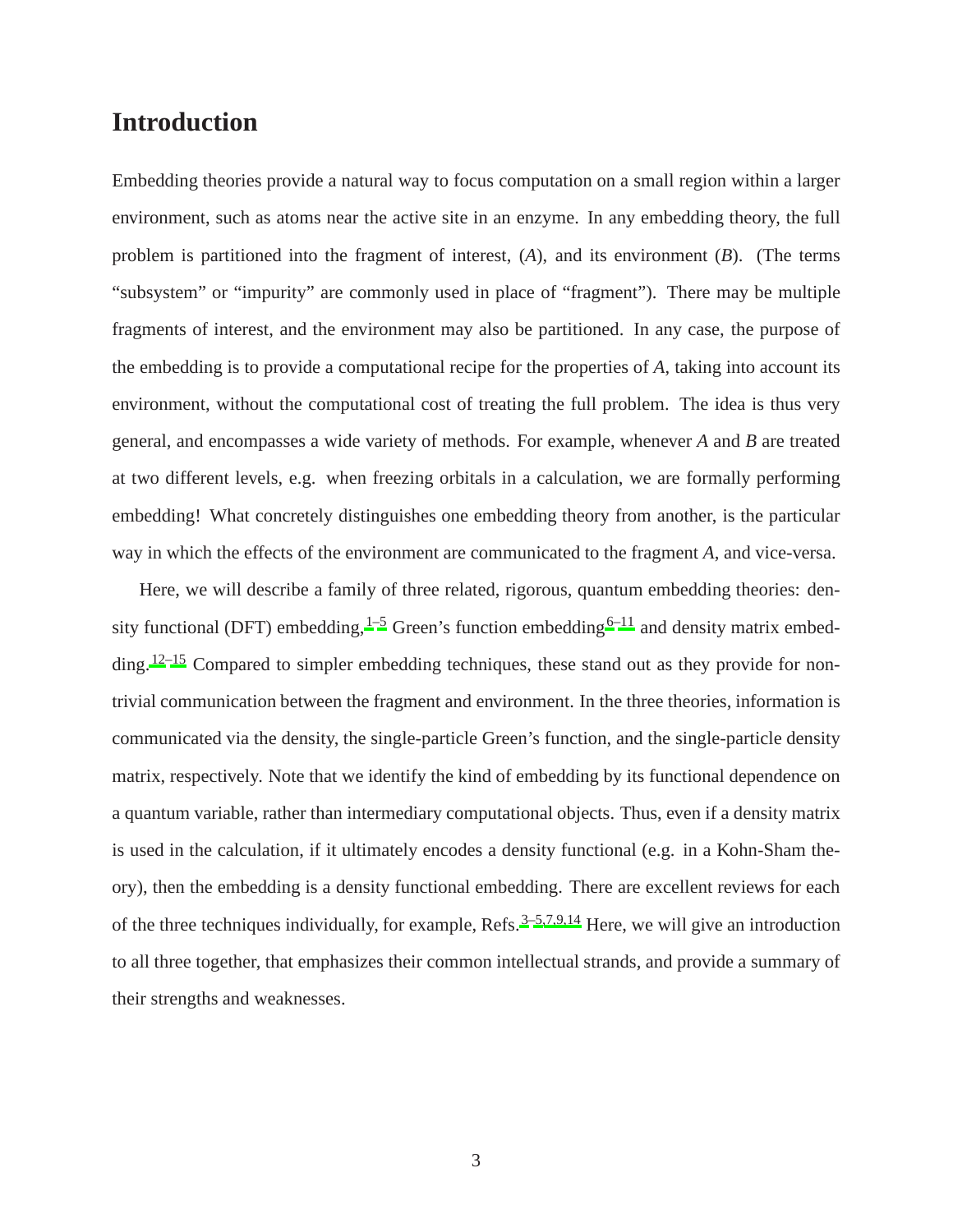#### **DFT embedding**

We will begin with the simplest quantum embedding, DFT embedding. We provide a particular perspective to make connections to the subsequent Green's function and density matrix embedding formalisms; other perspectives can be found in the literature.<sup>[3](#page-18-4)[–5](#page-18-0)</sup> The formal groundwork was de-veloped by Cortona<sup>[1](#page-17-0)</sup> and Wesolowski and Warshel.<sup>[2](#page-17-1)</sup> In the ground-state version, the density of A,  $\rho_A$ , is adjusted through an external field,  $v_A$ , and we view this field as coming from the environment. Further, the energy of *A* is modified by its interactions with the environment, through the Coulomb term, and indirectly through the exclusion principle. These energetic contributions are contained in a term ∆*E*.

The DFT embedding formalism provides rigorous foundations for *v*<sup>*A*</sup> and ∆*E* as density functionals. We begin with the exact energy density functional for the full system,  $E[\rho]$ , which determines the ground-state density through the Euler equation

$$
\frac{\delta E[\rho]}{\delta \rho} - \mu = 0,\tag{1}
$$

where  $\mu$  is the chemical potential. Partitioning the energy into its Kohn-Sham kinetic, Coulomb, external, and exchange-correlation pieces, <sup>[16](#page-19-2)</sup>

$$
E[\rho] = T_s[\rho] + J[\rho] + V_{ext}[\rho] + E_{xc}[\rho], \qquad (2)
$$

we rewrite the Euler equation

$$
\frac{\delta T_s[\rho]}{\delta \rho} + v_J[\rho] + v_{ext} + v_{xc}[\rho] - \mu = 0.
$$
\n(3)

 $E_{xc}[\rho]$  and  $v_{xc}[\rho]$  account for the non-trivial correlation effects, and must be approximated. When necessary, we indicate the dependence of these quantities on the approximation scheme *S* by writing them as  $E_{xc}^S[\rho], v_{xc}^S[\rho].$ 

We now derive the expressions for  $v_A$  and  $\Delta E$ . Splitting  $E[\rho]$  into the fragment energy and its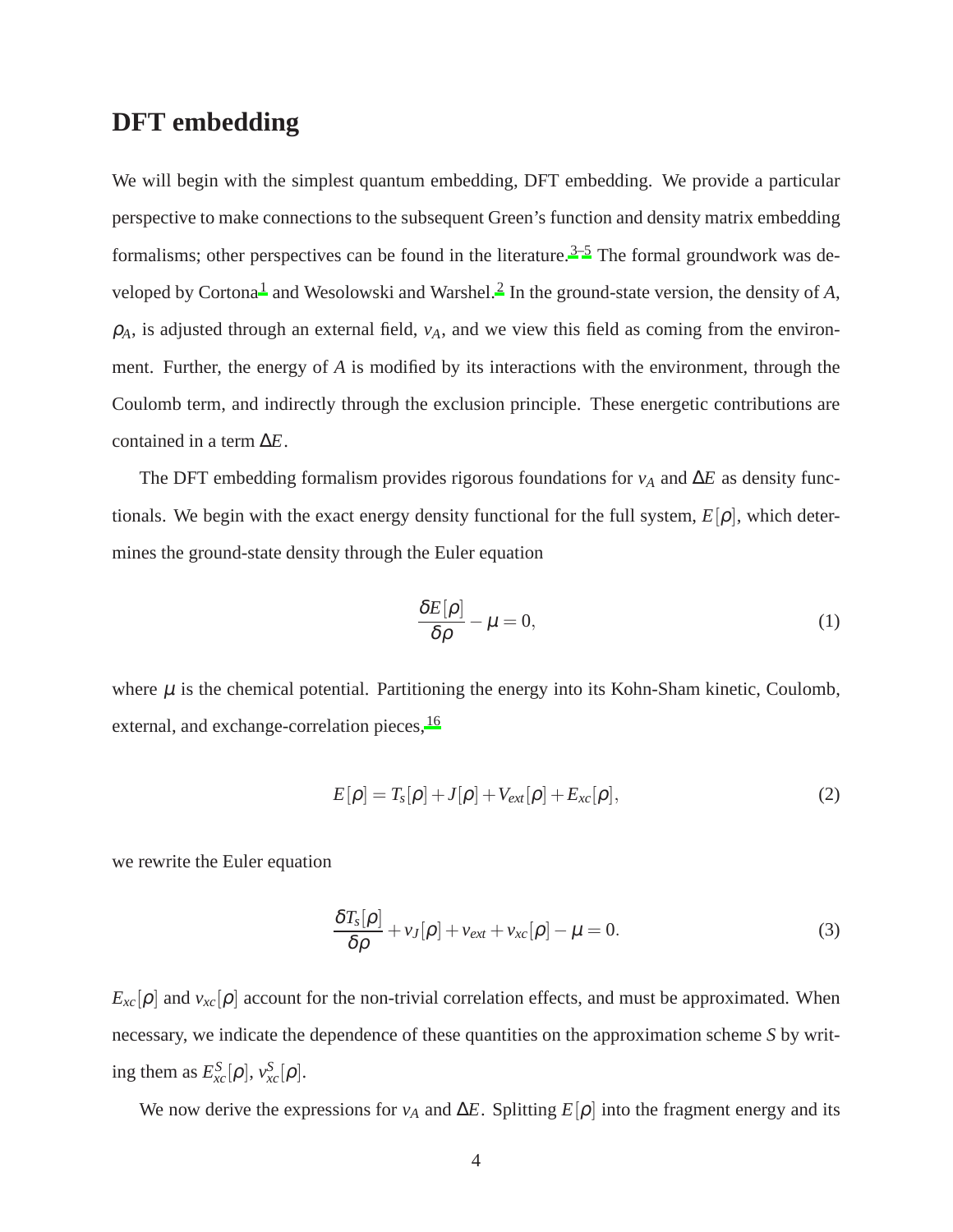remainder,  $E[\rho] = E[\rho_A] + \Delta E[\rho, \rho_A]$  ( $E_A = E[\rho_A]$ ), stationarity with respect to  $\rho_A$  implies

$$
\frac{\delta}{\delta \rho_A} \Big[ E[\rho_A] + \Delta E[\rho, \rho_A] \Big] - \mu = 0. \tag{4}
$$

This is the same as the Euler equation for *A* placed in an external field *vA*, if we choose

$$
v_A = \frac{\delta \Delta E[\rho, \rho_A]}{\delta \rho_A}.\tag{5}
$$

Eq. (5) thus defines the exact embedding potential, which yields the exact subsystem density  $\rho_A$ . Note we use  $\rho$ ,  $\rho_A$  as the working variables. The use of a global and a fragment quantum variable is a choice common to all three embedding formalisms in this article. However, in DFT embedding, one often works instead with the subsystem and environment densities separately,  $\rho_A$ ,  $\rho_B$ , with  $\rho =$  $\rho_A + \rho_B$ . This has advantages in practice, for example, if  $\rho_A$  and  $\rho_B$  are ensemble *N*-representable, then so is  $\rho$ .<sup>[17](#page-19-3)</sup>

We express  $v_A$  in terms of its components as

$$
v_A = \frac{\delta}{\delta \rho_A} \Big[ T_s[\rho] - T_s[\rho_A] \Big] + v_J[\rho - \rho_A] + \frac{\delta}{\delta \rho_A} \Big[ E_{xc}[\rho] - E_{xc}[\rho_A] \Big]
$$
  
=  $v_s^{\Delta} + v_J^{\Delta} + v_{xc}^{\Delta}$  (6)

where  $v_s^{\Delta}$  is the *non-additive kinetic potential*,  $v_J^{\Delta}$  is the environment Coulomb potential, and  $v_{xc}^{\Delta}$ is the non-additive exchange-correlation potential.  $v_s^{\Delta}$  is the largest contribution and expresses the exclusion principle which forces electrons in the fragment to occupy states orthogonal to those in the environment. $1,2$  $1,2$ 

Commonly in DFT calculations,  $E_{xc}[\rho]$  is approximated as an explicit functional of  $\rho$  and its derivatives, (e.g. as is in the LDA or GGA's). Consequently,  $v_{xc}^{\Delta}[\rho]$  can be obtained by analytical functional differentiation of *Exc*[ρ]−*Exc*[ρ*A*]. *T<sup>s</sup>* [ρ], however, is only known as an *implicit* density functional through the Kohn-Sham orbitals. One way to evaluate  $v_s^{\Delta}$  is to approximate  $T_s$  by an explicit density functional approximation, such as the Thomas-Fermi (or a related) functional, from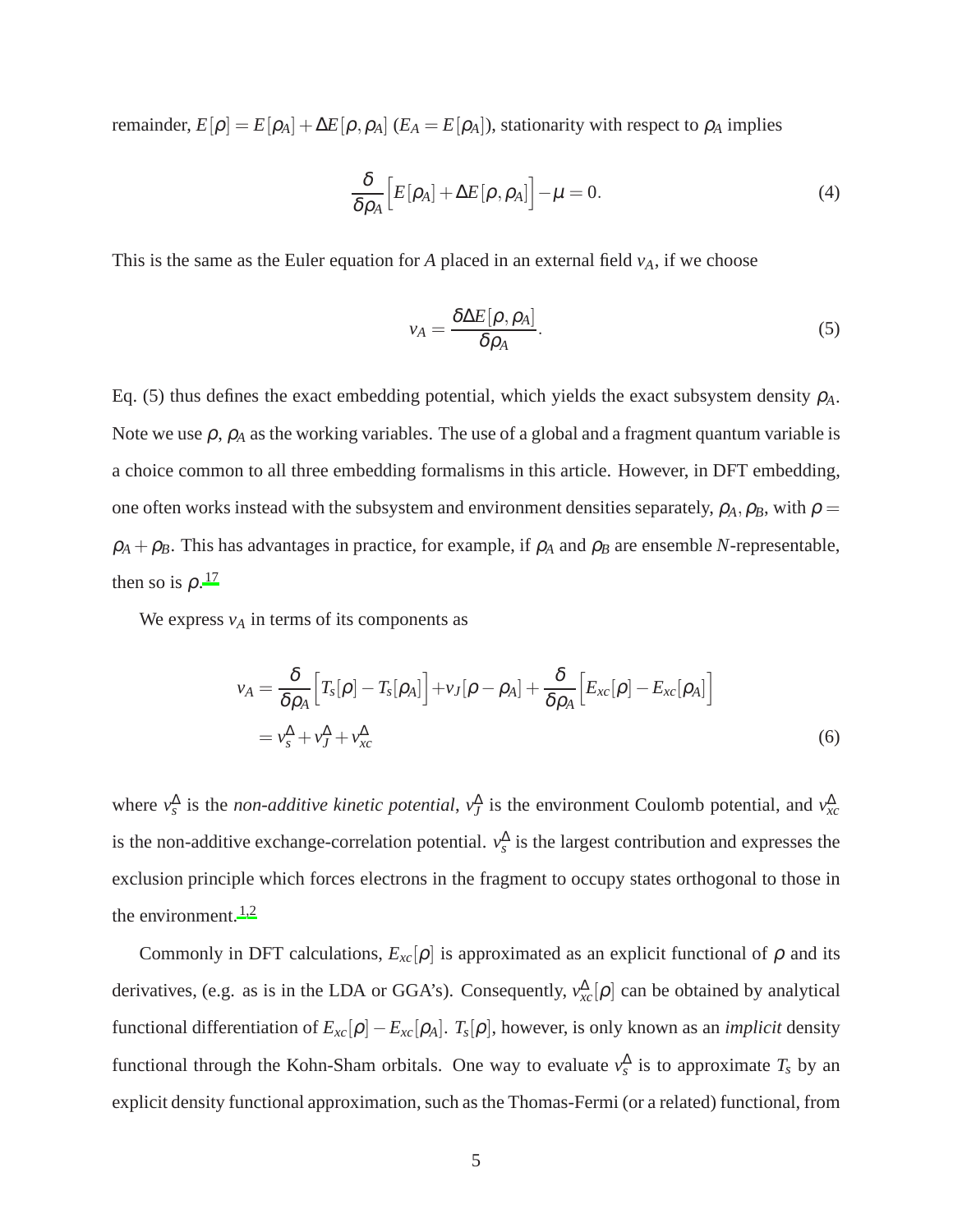which the kinetic potential can be directly derived. This approximation was widely used in the early days of DFT embedding,  $^{1,2}$  $^{1,2}$  $^{1,2}$  $^{1,2}$  but is limited by the accuracy of the approximate kinetic energy.  $^{18,19}$  $^{18,19}$  $^{18,19}$  $^{18,19}$ It has found most success in applications where the fragment is weakly bound to the environment, for example in van der Waals complexes,  $^{20}$  $^{20}$  $^{20}$  highly ionic crystals,  $^{21}$  $^{21}$  $^{21}$  and in solvation.  $^{22,23}$  $^{22,23}$  $^{22,23}$  $^{22,23}$ 

A more recent strategy has been to compute  $\delta T_s/\delta \rho_A$  and the non-additive kinetic potential nu-merically.<sup>[24](#page-20-1)[–27](#page-20-2)</sup> Since the forward computation of  $v_s \rightarrow \rho$  (to determine the non-interacting groundstate density in an external potential  $v_s$ ) is cheap  $(O(N^3))$  where *N* is the number of electrons) the inversion is tractable.<sup>[28](#page-20-3)[,29](#page-20-4)</sup> In practice, there are numerical difficulties,  $30$  because large changes in  $v_s$  can yield only small changes in  $\rho$ . This leads to unphysical oscillations in the numerically determined  $v_s$ .  $30,31$  $30,31$ 

The above is a basic formulation of ground-state DFT embedding, and extensions exist, for example, to ensemble representations for fragments with non-integer particle number,  $32-34$  $32-34$  and Kohn-Sham projector formalisms to avoid the non-additive kinetic potential altogether.<sup>[35](#page-21-1)[,36](#page-21-2)</sup> However, we now consider the two common contexts in which DFT embedding is applied. The first is DFT in DFT embedding,<sup>[2](#page-17-1)</sup> where both the subsystem *A* and environment *B* are treated with DFT. This may not seem to result in any simplification, but there are several ways to obtain savings. For example, different levels of DFT can be used for *A* and *B* (e.g. functionals with or without exact ex-change)<sup>[37](#page-21-3)</sup> or the self-consistency may be approximated (e.g. by replacing the self-consistent  $\rho_B$  by a frozen superposition of densities). The latter is particularly appropriate for solvent systems, $22,23$  $22,23$ and allows for very large environments, such as protein frameworks, to be considered.

The second common context is where the fragment is described using a high-level wavefunc-tion, and the environment by DFT, and embedding connects the two.<sup>[17](#page-19-3)[,38](#page-21-4)[–41](#page-21-5)</sup> Wavefunction in DFT embedding was pioneered by Carter and coworkers<sup>[27](#page-20-2)[,38](#page-21-4)</sup> and has attracted much recent attention, because of the difficulties of DFT in treating aspects of electronic structure such as excited states and bond-breaking.

In wavefunction in DFT embedding, two approximations enter for the correlations,  $S_{WF}$  and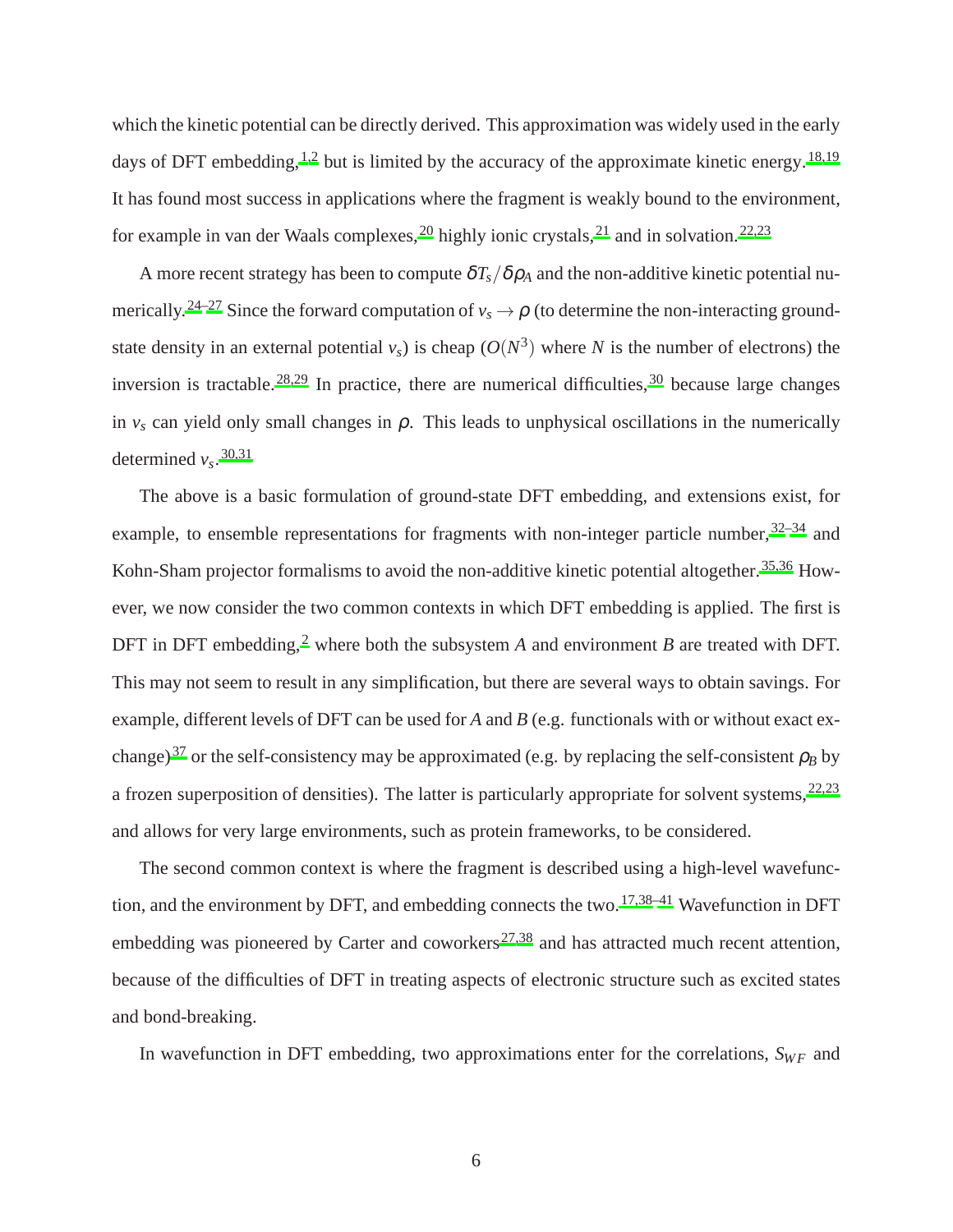*S<sub>DFT</sub>*. The energy functional is defined as

$$
E[\rho] = E^{S_{WF}}[\rho_A] + E^{S_{DFT}}[\rho] - E^{S_{DFT}}[\rho_A]
$$
\n(7)

where the wavefunction energy for fragment *A* is formally expressed through

$$
E^{S_{WF}}[\rho_A] = \min_{\Psi^{S_{WF}} \to \rho_A} \langle \Psi^{S_{WF}} | \hat{H}_A | \Psi^{S_{WF}} \rangle.
$$
 (8)

Since the effect of the environment is completely contained within  $v_A$ , the minimizing Ψ in Eq. (8) is the ground-state of  $\hat{H}_A + v_A$ . Any wavefunction ansatz may be used to approximate this eigen-state,<sup>[27](#page-20-2)[,38](#page-21-4)[–41](#page-21-5)</sup> and existing quantum chemistry programs only need be modified to include the potential  $v_A$ , which adds to the attractiveness of the method.

In the simplest scheme,  $\rho_A$  and  $v_A$  are defined both from the DFT density, and the DFT expression, ∆*E <sup>S</sup>DFT* [ρ,ρ*A*] in Eq. (5). In a more sophisticated scheme, the wavefunction treatment of correlation is used to improve the density self-consistently. This is achieved by defining the exchange-correlation potential of the full system

$$
v_{xc}[\rho] = v_{xc}^{S_{WF}}[\rho_A] + v_{xc}^{S_{DFT}}[\rho] - v_{xc}^{S_{DFT}}[\rho_A].
$$
\n(9)

Self-consistent iteration between  $v_{xc}$  and  $v_A$  then allows for the DFT density  $\rho_A^{DFT}$  and the WF density ρ *WF*  $A^{WF}$  to become identical.

There is an increasing number of applications using wavefunction in DFT embedding, such as to molecules adsorbed on surfaces<sup>[42](#page-21-6)[,43](#page-22-0)</sup> and molecular fragments embedded in larger systems.<sup>[44](#page-22-1)</sup> A growing community is exploring these techniques also for excited state properties (see e.g. Ref.<sup>[45](#page-22-2)</sup>). The simplest way to compute excited states is to assume that the ground-state and excited-state embedding potential and energy functional are identical.<sup>[46](#page-22-3)</sup> This is, however, an approximation, and in principle, the ground-state formalism must be extended. There are two ways to do so. The first is a state-specific DFT embedding, where  $E[\rho]$  and  $v_A$  acquire an excited state dependence.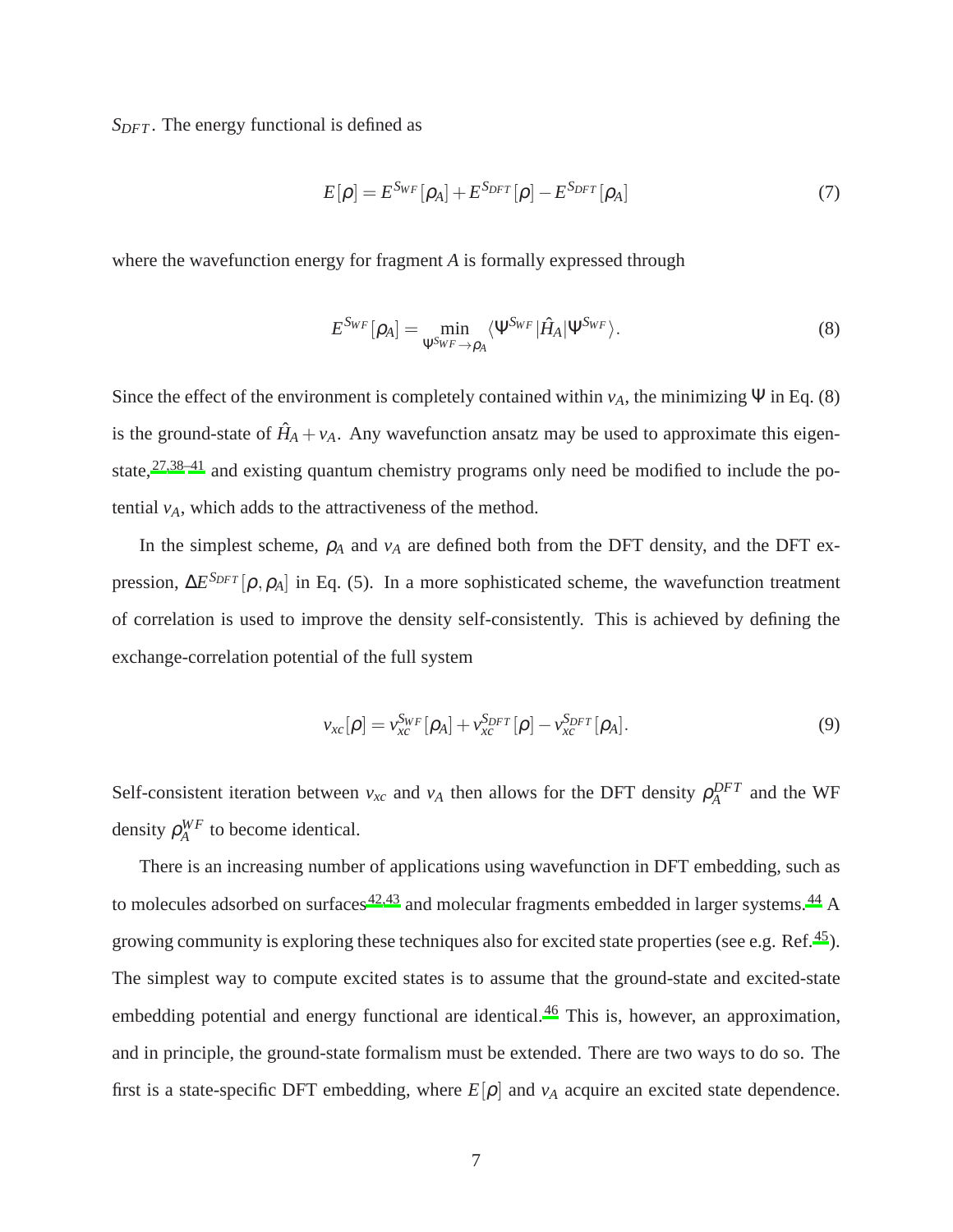State-specific DFT embedding has been explored by several workers,  $47,48$  $47,48$  who find that statedependence gives significant corrections, especially when the charge character of the excited state differs from the ground-state. A second way is through time-dependent DFT, where excitation energies are poles of the response. Here, the embedding potential becomes time-dependent, with a non-local dependence on the density at earlier times,  $v_A[\rho(t')]$ .<sup>[49](#page-22-6)[–53](#page-23-0)</sup> Applications using this second formalism are now beginning to appear.<sup>[54](#page-23-1)</sup>

Despite its conceptual simplicity, wavefunction in DFT embedding inherits limitations intrinsic to all combinations of wavefunctions with density functional approximations. For example, in the total energy expression, Eq. (7), the non-additive part of the energy is described at the DFT level, while an accurate total energy requires error cancellation between the wavefunction and DFT descriptions of the system  $(E^{S_{WF}}[\rho_A] - E^{S_{DFT}}[\rho_A])$ . Incomplete cancellation is sometimes referred to as "double counting". The two sources of error are important if the interface between the fragment and environment cuts across a bond of interest, as they affect the correlation energy of the bond. Similarly, if van der Waals' interactions between the fragment and environment are important, such contributions, omitted in many density functionals, will be missed. Both these situations can be remedied formally by increasing the system size treated with the wavefunction method, albeit at increased cost.

Another disadvantage of DFT embedding is that it is difficult, through examining  $\rho_A$  alone, to distinguish between a fragment which is bonded with the environment, and one which is not. This is because the density, by definition, does not contain direct information on off-diagonal density matrix correlations (i.e. coherence and entanglement). While, in principle, all effects can be captured by the exact density functional, the lack of the off-diagonal information can pose difficulties for density functional approximations used in practice. One way to surmount this is to consider embedding theories of richer quantum variables with off-diagonal correlations, such as the single-particle Green's function or the single-particle density matrix. We now turn to these embedding formalisms.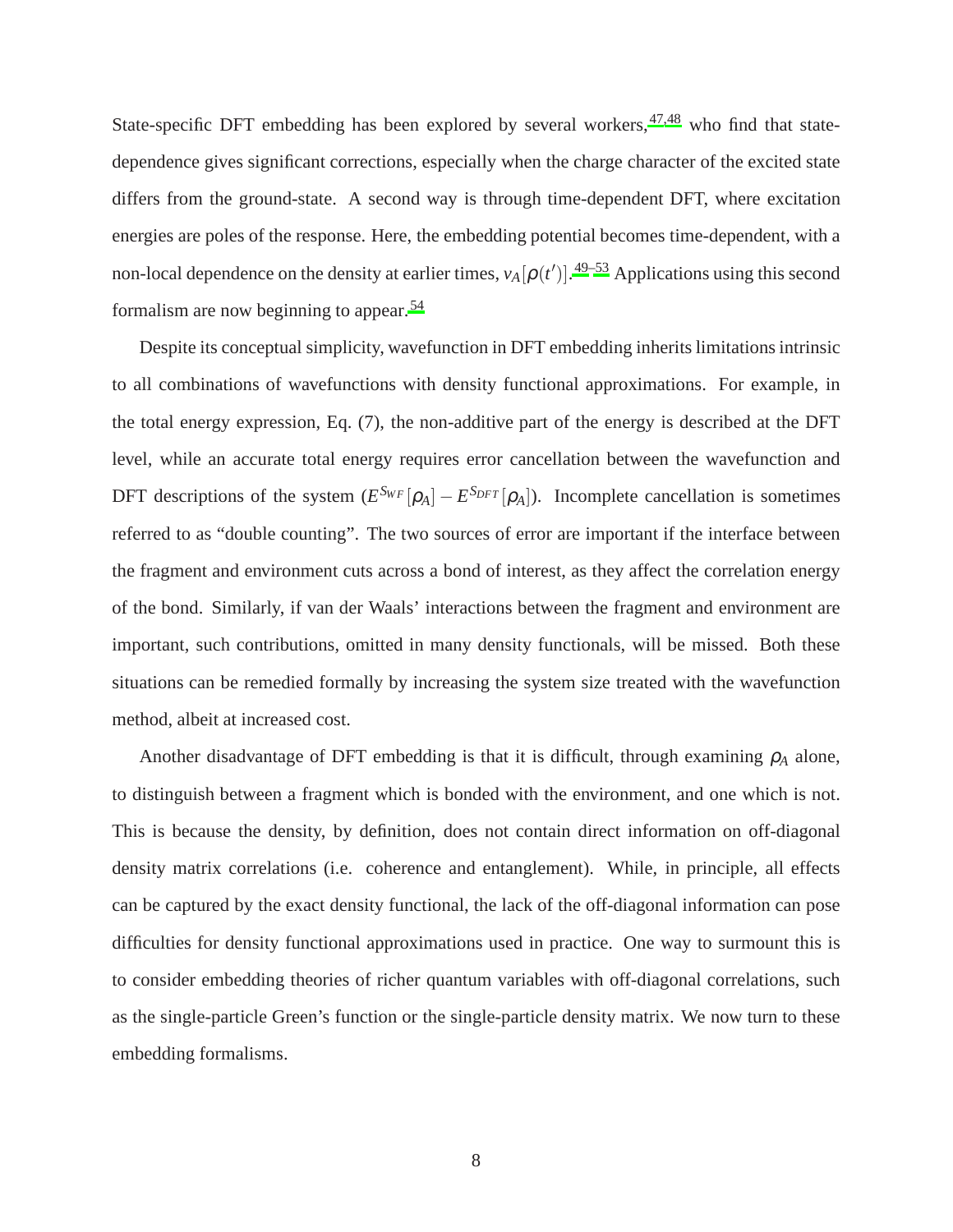#### **Green's function embedding**

Green's function embedding has a long history, and is widely used in condensed matter problems.[6](#page-18-1)[–9](#page-18-6)[,11](#page-18-2)[,55](#page-23-2) We cannot cover the extensive literature on models, and will restrict ourselves to the aspects of Green's function embedding relevant to ab-initio quantum chemistry.  $10,11,56-58$  $10,11,56-58$  $10,11,56-58$  $10,11,56-58$ 

The zero-temperature, time-ordered, single-particle Green's function generalizes the familiar single-particle density matrix, to carry additional information on time-dependent correlations. In a basis labelled by *i*, *j*, it is defined as

$$
iG_{ij}(t) = \mathcal{F}\langle \Psi_0|a_i(0)a_j^{\dagger}(t)|\Psi_0\rangle
$$
\n(10)

where  $\mathscr T$  denotes time-ordering,  $\Psi_0$  the ground-state wavefunction, and  $a^{(\dagger)}$  are electron annihilation (creation) operators in the Heisenberg representation. It is common also to use  $G(\omega)$ , the Fourier transform of  $G(t)$ . The imaginary part of the Green's function  $-\frac{1}{\pi}$ tr Im  $G(\omega)$  is the single-particle density of states, while the equal-time Green's function  $-iG(t = 0_+)$  (where  $0_+$  is a positive infinitesimal) is the single-particle density matrix. As an example, the real-space noninteracting Green's function is given by  $\mathbf{g}(\mathbf{r}, \mathbf{r}', \omega) = \sum_i \phi_i^*(\mathbf{r}) \phi_i(\mathbf{r}') (\omega - \varepsilon_i + i0_+)^{-1}$ , where  $\phi_i, \varepsilon_i$ are the single-particle orbitals and energies.

Unlike in DFT, the energy is computable explicitly from the exact Green's function as

$$
E = \frac{1}{2} \int_{-\infty}^{\mu} d\omega \, \text{tr}\left[ (\mathbf{h} + \omega \mathbf{1}) \, \text{Im} \, \mathbf{G}(\omega) \right] \tag{11}
$$

 $(\mu)$  is the chemical potential, **h** is the single-particle Hamiltonian). For approximate Green's func-tions, the expression must be modified with additional terms to obtain a variational bound.<sup>[59](#page-23-5)</sup> One example is the Luttinger-Ward functional, from which an embedding formalism can be con-structed.<sup>[60](#page-23-6)</sup> However, it is complicated to specify and we do not need all its properties here. Instead, it is sufficient to consider the corresponding Euler equation, namely the Dyson equation.

The Dyson equation relates the Green's function of different Hamiltonians. For example, the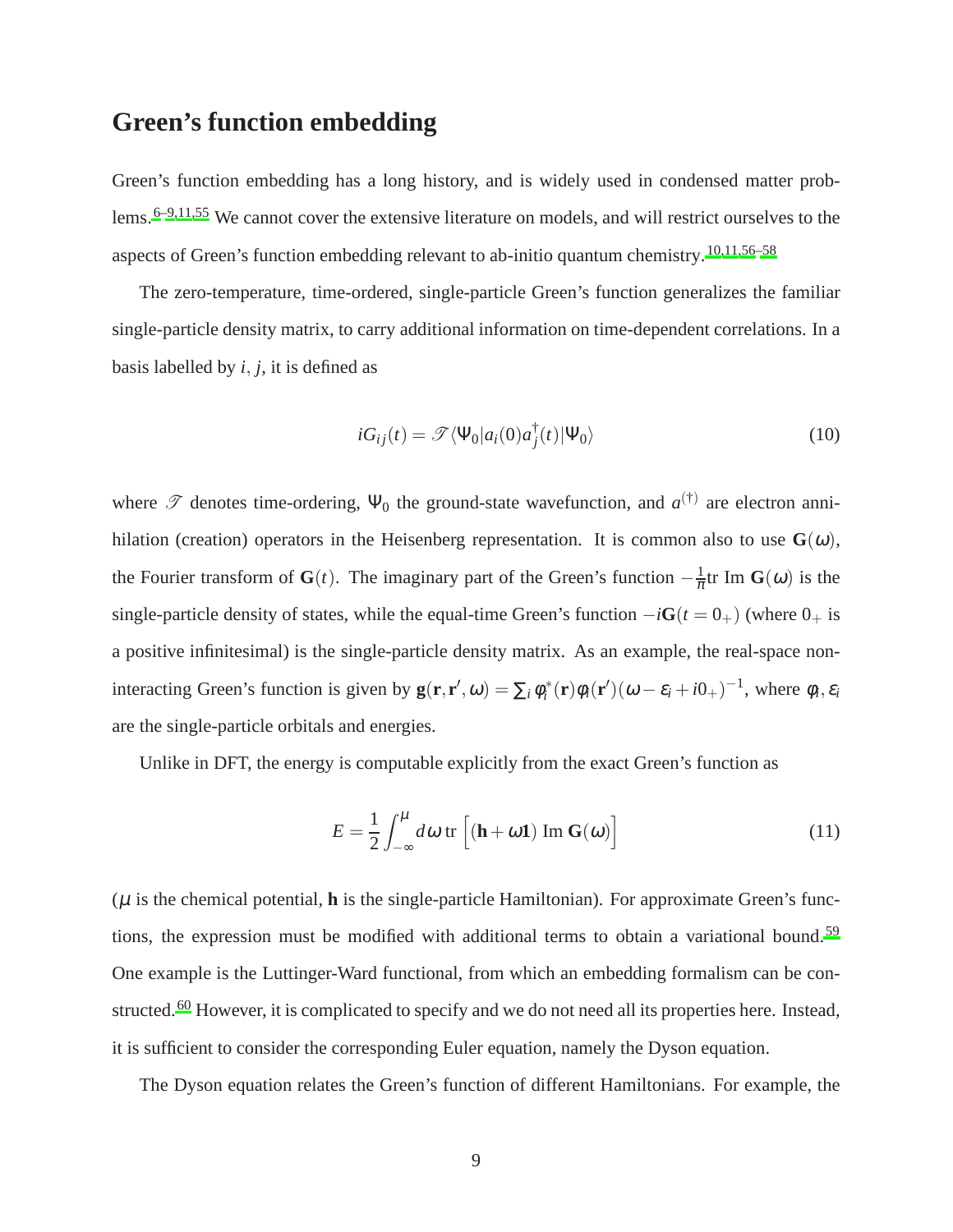Green's function of a non-interacting system  $\mathbf{g}(\omega)$  and that of the interacting system  $\mathbf{G}(\omega)$  are related by

$$
\mathbf{G}(\omega) = \mathbf{g}(\omega) + \mathbf{G}(\omega)\mathbf{\Sigma}(\omega)\mathbf{g}(\omega) \tag{12}
$$

where  $\Sigma(\omega)$ , the self-energy, accounts for interactions. Eq. (12) is the analog of the DFT Euler equation Eq. (3) where  $\mathbf{g}(\omega)$  plays a similar role to  $\delta T_s/\delta\rho + v_{ext}$ , and the self-energy plays the part of the Coulomb plus exchange-correlation potential. In practice, the self-energy must be approximated, and it is convenient to discuss such approximations in diagrammatic terms. The exact (proper)  $\Sigma(\omega)$  is a sum over all perturbation theory diagrams, where each diagram is a connected graph of Green's function and interaction lines, and no diagram can be cut in two by cutting a single Green's function line. An approximate self-energy will sum over a subset of these diagrams, which can be specified in terms of the diagram skeletons (*S*), and the Green's functions  $G_{\Sigma}(\omega)$ and interactions *V* within them. We thus denote a self-energy approximation by  $\Sigma^{S}[\mathbf{G}_{\Sigma}, V]$ . A *self-consistent* approximate self-energy is one where the Green's function used in the self-energy diagrams satisfies the Dyson equation, i.e.  $\mathbf{G} = \mathbf{G}_{\Sigma}$ .

In Green's function embedding, the fragment Green's function  $G_A(\omega)$ , is adjusted through another self-energy  $\Delta_A(\omega)$ , dual to  $G_A(\omega)$ . To prevent confusion with the self-energy arising due to interactions in Eq. (12), we term  $\Delta_A(\omega)$  the hybridization. Together with the self-energy approximation  $\Sigma_A(\omega)$ , this gives the fragment Dyson equation

$$
\mathbf{G}_{A}(\omega) = \mathbf{g}_{A}(\omega) + \mathbf{G}_{A}(\omega)(\mathbf{\Delta}_{A}(\omega) + \mathbf{\Sigma}_{A}(\omega))\mathbf{g}_{A}(\omega), \qquad (13)
$$

where  $\mathbf{g}_A(\omega)$  is the non-interacting Green's function of the system computed *in isolation*, i.e. with no couplings to the environment or any interactions. Inverting Eq. (13) gives the hybridization as

$$
\mathbf{\Delta}_A(\omega) = \mathbf{g}_A(\omega)^{-1} - \mathbf{G}_A(\omega)^{-1} - \mathbf{\Sigma}_A(\omega). \tag{14}
$$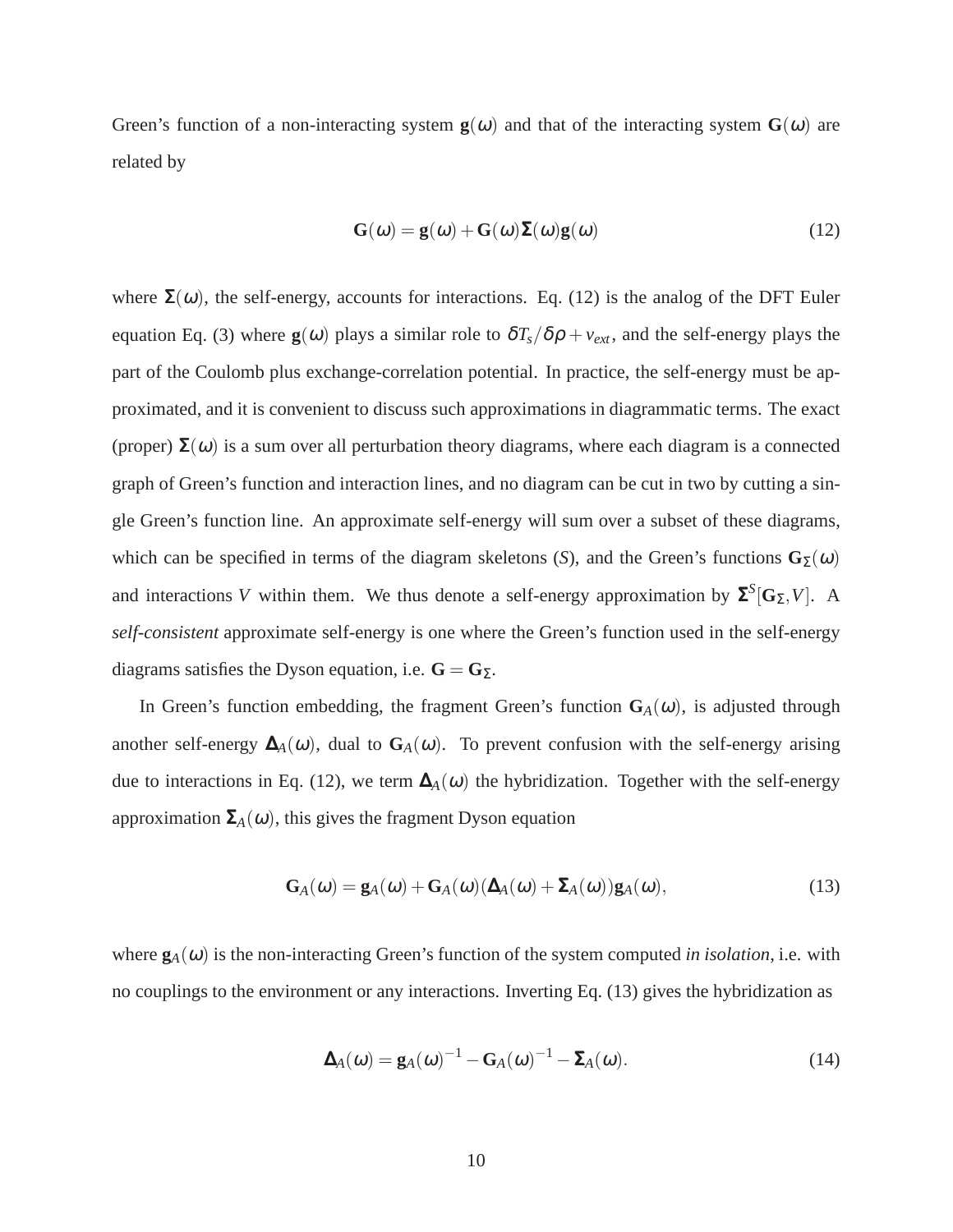$\Delta_A(\omega)$  is the analog of the DFT embedding potential  $v_A$ , and Eq. (14) is analogous to Eq. (6). Similarly to  $v_A$ ,  $\Delta_A(\omega)$  contains effects from electron delocalization into the environment as well as environment Coulomb interactions. However, unlike in DFT embedding, the inversion from  $\mathbf{G}(\omega) \rightarrow \mathbf{\Delta}(\omega)$  is explicit through Eq. (14), and no iterative technique is necessary.

We now discuss two different contexts in which Green's function embedding is applied. These correspond to different self-energy approximations for *A* and the environment *B*, and parallel the contexts appearing in DFT embedding. The simplest is to describe both *A* and the full system at the mean-field level. Then,  $\Sigma_A(\omega)$  and  $\Sigma(\omega)$  correspond to the respective mean-field Coulomb and exchange terms (and thus have no frequency dependence). Similarly to DFT in DFT embedding, savings result when we use different levels of mean-field for *A* and the full-system, for example by forgoing self-consistency in the environment. A common application of the latter is to impurities in crystals, where  $\mathbf{G}(\omega)$  is first computed using translational invariance in the periodic crystal, and relaxation of the environment is ignored when the impurity is introduced.<sup>[55](#page-23-2)</sup> In molecular junctions,  $\Delta_A(\omega)$  is similarly obtained for a semi-infinite electrode, and assumed to be unchanged on the introduction of the bridging molecule.<sup>[61](#page-23-7)</sup>

A second context is to perform Green's function embedding with more sophisticated approximations for  $\Sigma_A(\omega)$  and  $\Sigma(\omega)$ . This is similar to wavefunction in DFT embedding, as there are now two different correlation treatments which must be bridged. We denote the "high-level" approximation  $S_H$  and the "low-level" approximation  $S_L$ . The low-level approximation is used to construct a self-energy including all interactions in the full problem,  $\Sigma^{S_L}[G,V](\omega)$ , and the high-level approximation is used to construct a self-energy considering interactions only in the subsystem *A*,  $\mathbf{\Sigma}_A^{S_H}$  $A_A^{S_H}[\mathbf{G}_A, V_A](\omega)$ . The composite self-energy for the full problem is

$$
\Sigma(\omega) = \Sigma^{S_L}[G, V] + \Sigma_A^{S_H}[G_A, V_A](\omega) - \Sigma_A^{S_L}[G_A, V_A](\omega)
$$
\n(15)

where  $\mathbf{\Sigma}_{A}^{S_{L}}$  $\frac{S_L}{A}[\mathbf{G}_A, V_A]$  indicates the part of  $\mathbf{\Sigma}^{S_L}[\mathbf{G}, V]$  involving only Green's functions and interactions within fragment *A*. Eq. (15) is analogous to the expression for the exchange-correlation potential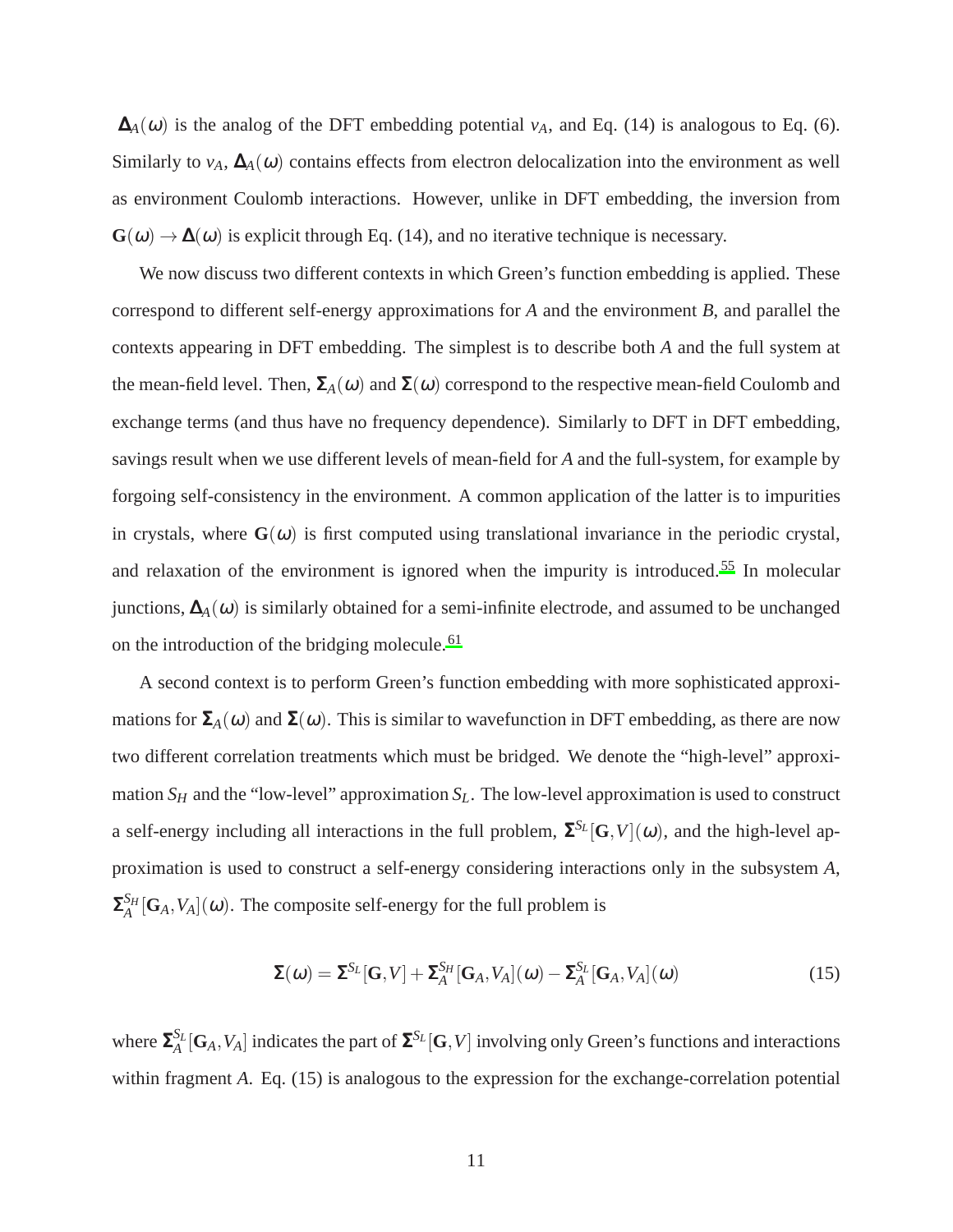Eq. (9) in wavefunction in DFT embedding. In fact, one common way to compute  $\mathbf{\Sigma}_{A}^{S_{H}}$  $\int_A^{S_H} [\mathbf{G}_A, V_A](\boldsymbol{\omega})$ is by carrying out a wavefunction calculation on the subsystem *A* in the presence of additional fictitious "bath" orbitals that reproduce the effects of the hybridization ∆*A*. [10](#page-18-7) The subsystem plus bath orbitals is known as a quantum impurity problem. We return to impurity problems in the context of density matrix embedding theory. Self-consistency of the Green's functions is obtained by solving Eq. (14) and Eq. (15) for the hybridization and self-energy.

Dynamical mean-field theory $8-10$  $8-10$  (DMFT) (which here refers to both single-site and cluster extensions) provides a widely used example of a higher-level self-energy embedding within a lower-level treatment. In DMFT, we divide the full problem of interest (commonly a crystal) into multiple fragments *A* containing strongly correlated orbitals (typically transition metal *d* and *f* orbitals) for which a high-level self-energy approximation in each fragment,  $\Sigma_A(\omega)$ , is computed. The composite self-energy in Eq. (15) becomes

$$
\Sigma(\omega) = \Sigma^{S_L}(G, V) + \sum_A [\Sigma_A^{S_H}(G_A, V_A) - \Sigma_A^{S_L}(G_A, V_A)] \tag{16}
$$

where the sum over *A* reflects a summation over the fragments. For a crystal, the self-energy in each cell is identical. Self-consistency of Eq. (16) with  $\Delta_A(\omega)$  for each cell *A* yields the cellular DMFT equations.<sup>[62](#page-24-0)</sup>

The low-level approximation in DMFT is often chosen to be a DFT treatment. This combi-nation is called DFT+DMFT,<sup>[9](#page-18-6)</sup> and has been widely applied to correlated materials, especially to compute the density-of-states observed in photoemission experiments.<sup>[9](#page-18-6)</sup> It has also been used, less commonly, in molecular applications, for example, to obtain correlation corrections to the con-ductance of a molecular junction,<sup>[63](#page-24-1)</sup> and qualitative features of the electronic structure in transition metal clusters and complexes.[57](#page-23-8)

Unfortunately, the combination of DFT with DMFT suffers from similar problems to wavefunction in DFT embedding, such as partial double counting of interactions, and this has been a barrier to chemical accuracy. Combining DMFT with a low-level Hartree-Fock self energy avoids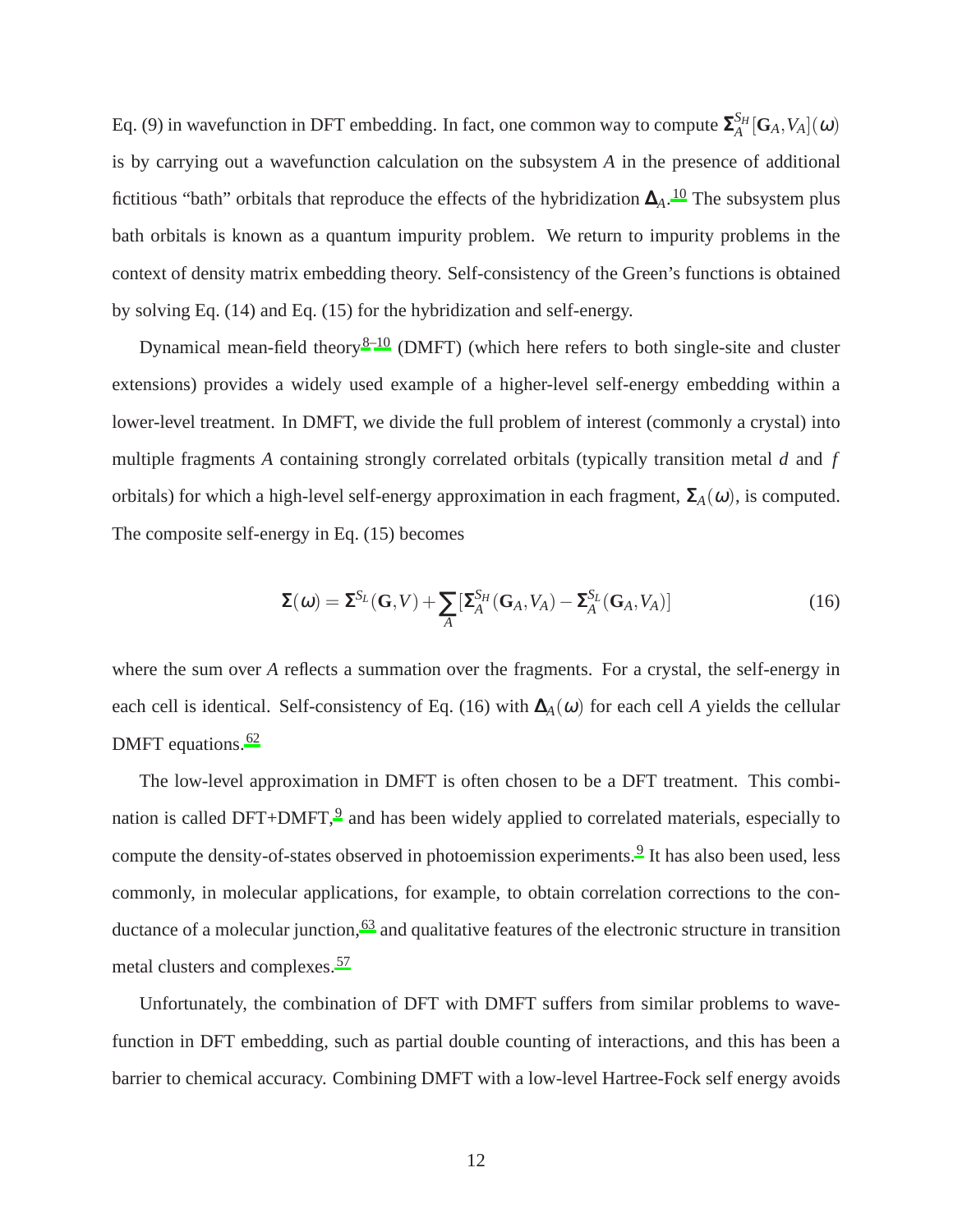this issue, as the diagrams can be correctly subtracted in Eq. (16), and has recently been explored in small molecules,<sup>[56](#page-23-3)</sup> and in a minimal basis cubic hydrogen solid.<sup>[10](#page-18-7)</sup> Unfortunately, this treatment provides no description of correlations outside of the fragments, and is thus also not quantitative. Incorporating "non-local" correlations into a DMFT description is a topic of current research, and strategies include using a random-phase approximation (RPA) for the non-local correlations, which modifies both the low-level self-energy, as well as screens the Coulomb interaction  $V_A \to V_A^{RPA}(\omega)$ appearing in the high-level self-energy approximation; and using a pure self-energy approxima-tion, such as the self-consistent second-order self-energy.<sup>[64](#page-24-2)</sup> The latter has been explored by Zgid and coworkers.[58](#page-23-4)[,65](#page-24-3)

The strengths of Green's function embedding are the analytic expressions for the energy and hybridization, and the diagrammatic interpretation of the self-energy approximations. However, fully ab-initio applications lag behind those of DFT embedding, because ab-initio quantum chemistry methods are primarily developed for single states (such as the ground-state) rather than the Green's function, and computing time-dependent Green's functions is more expensive than computing time-independent observables.

## **Density matrix embedding**

The practical complexity of working with Green's functions motivates a third formulation of embedding: density matrix embedding, where the quantity of interest is the single-particle density matrix,  $\gamma$ , where  $\gamma_{ij} = \langle \Psi | a_i^{\dagger} \rangle$  $\int_a^T a_j |\Psi\rangle$ . It appears straightforward to formulate embedding with the density matrix, as it interpolates in complexity between the density and the Green's function. Indeed, one can formally define a density matrix embedding to parallel DFT (and Green's function) embedding, starting from the energy functional of the density matrix, and using stationarity to define an embedding operator **v***A*,

$$
\mathbf{v}_A = \frac{\delta \Delta E}{\delta \gamma_A} \tag{17}
$$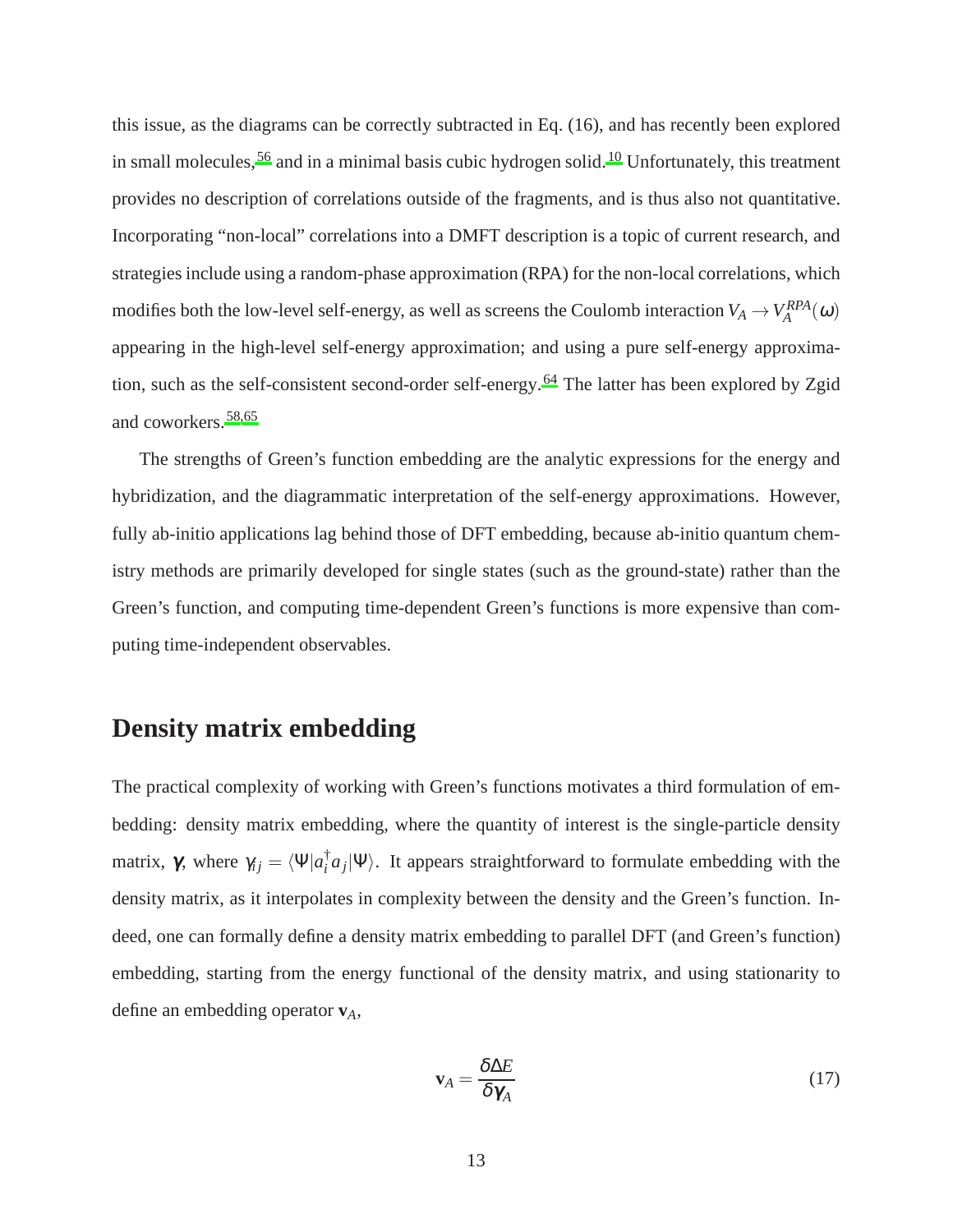which, when substituted into the fragment Euler equation, yields the exact fragment density matrix  $\gamma_A$ .

Unfortunately, there is a complication that is unique to the density matrix formulation. In DFT embedding, ∆*E* and the embedding potential are defined with respect to a closed non-interacting system, and the latter acts to adjust the reference density to match the fragment density. (A similar statement may be made with respect to the Green's function for Green's function embedding). However, the *density matrix* of a closed non-interacting system must be idempotent, while the density matrix of a general (open) fragment need not be, and the two in general cannot be matched via an embedding operator. Instead, one is forced to consider more complex interacting reference systems (to represent non-idempotent fragment density matrices) or more complicated interacting density matrix functionals that minimize to non-idempotent solutions. Some of the more complex reference systems considered include ones where the ground-state is modeled by a geminal wavefunction, <sup>[15](#page-19-0)[,66](#page-24-4)</sup> as well an impurity-like formulation, where the reference is the size of the full system, but with interactions restricted only to the fragment of interest.<sup>[67](#page-24-5)</sup>

The above complication reflects the essential physical difference between an open system, which is entangled with its environment and should be described by a mixed state, and a closed system, described by a pure state. Rather than using a more complicated pure-state to mimic a nonidempotent density matrix, one can instead model the open fragment as part of a closed system, by introducing additional bath degrees of freedom. This is the same physical idea used in the impurity representation of the hybridization in Green's function embedding. Of course, if the bath has the same complexity as the rest of the system, nothing is gained, but in practice, the size of the bath can be significantly less than the size of the environment.<sup>[14](#page-19-1)[,68](#page-24-6)</sup> A simple example is the link orbitals in QM/MM calculations, a small set of extra atomic orbitals chosen to saturate the dangling bonds of the QM fragment. Other embedding approaches, such as divide and conquer, similarly introduce buffer orbitals, <sup>[69](#page-24-7)</sup> using orbitals spatially close to the fragment region.

The choice of additional bath degrees of freedom appears to have some arbitrariness, but a construction that is provably optimal at the mean-field level has recently been provided by the DMET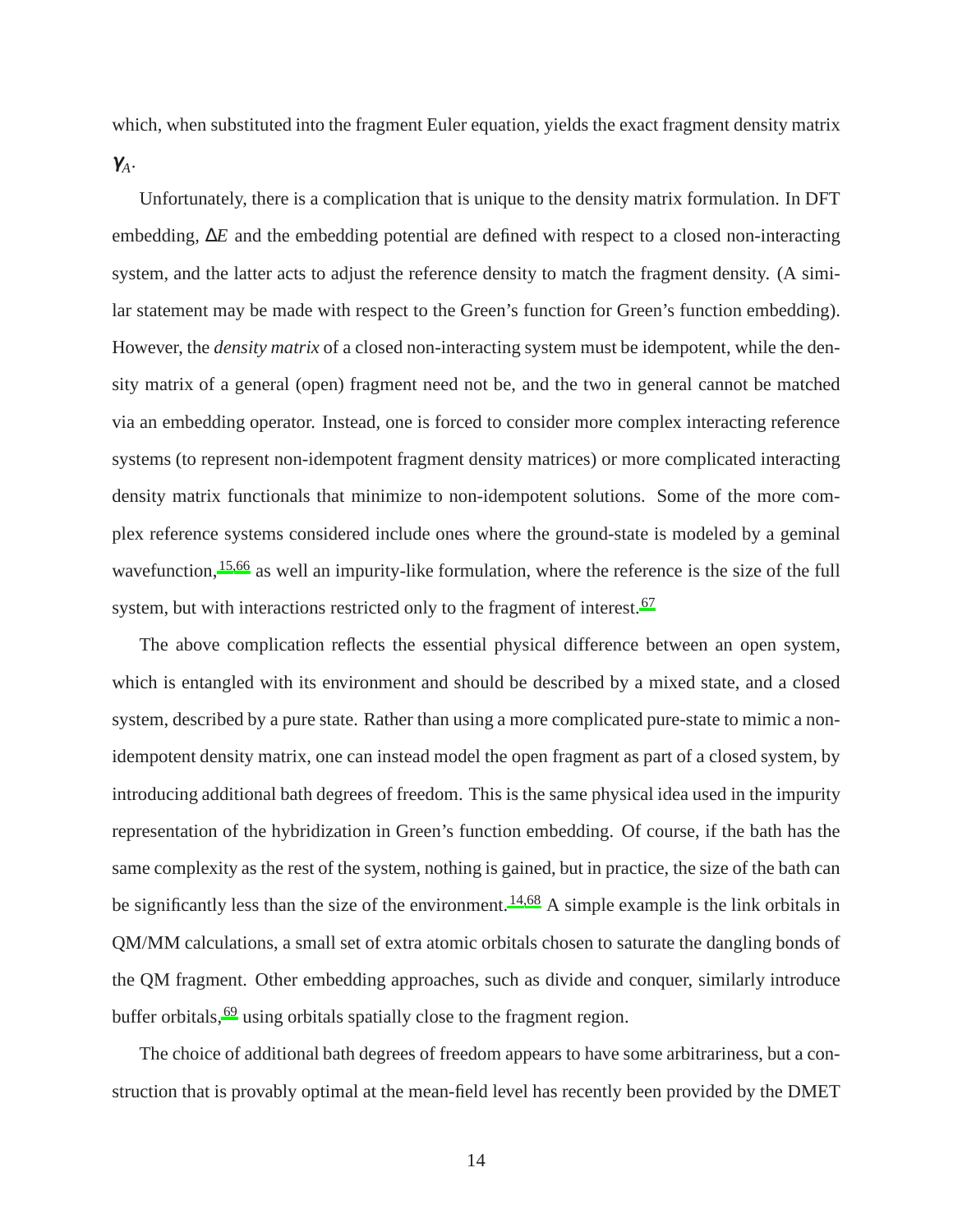(density matrix embedding theory) of Knizia and Chan.[12](#page-18-3)[,13](#page-18-9) A key property of the DMET bath is that it is (at most) the same size as the fragment, and thus rigorously removes most of the degrees of freedom in the environment. DMET thus avoids the much larger baths associated with Green's function embeddings.<sup>[12](#page-18-3)</sup> To see that the environment can be compressed to this size, consider the case where one has the exact wavefunction  $|\Psi\rangle$  for the full problem. This wavefunction may be rewritten (via the Schmidt decomposition) in terms of states that live solely in the fragment, and environment Hilbert spaces,  $\{|\alpha_i\rangle\}$ ,  $\{|\beta_i\rangle\}$ , respectively

$$
\left|\Psi\right\rangle = \sum_{i}^{D} \lambda_{i} \left|\alpha_{i}\right\rangle \left|\beta_{i}\right\rangle \tag{18}
$$

The summation is over *D* terms, the dimension of the fragment Hilbert space, and the decomposition defines *D* exact bath states  $|\beta_i\rangle$ . The exact wavefunction can then be expressed within the reduced Hilbert space  $\{|\alpha_i\rangle\} \otimes \{|\beta_j\rangle\}$ . When  $|\Psi\rangle$  is a Slater determinant (e.g. the ground-state of a mean-field Hamiltonian  $\hat{f}$ ) then the Schmidt decomposition takes a particularly simple form. In particular, if the fragment has *d* orbitals, then the bath states are spanned exactly by the Hilbert space of *d* (partially occupied) bath orbitals, with all other orbitals either completely filled (core orbitals) or empty. The partially filled bath orbitals are the eigenvectors (with partial occupancy) of the environment block of the mean-field density matrix. This fragment plus bath representation of a mean-field wavefunction becomes the reference system in DMET, a non-interacting problem of twice the size of the fragment. Projected into this representation, the mean-field ground-state of  $\hat{f}$  can reproduce any fragment density matrix by augmenting with a suitable fragment operator,  $\hat{f} \rightarrow \hat{f} + \hat{v}_A$ . Since the bath orbitals capture the effects of embedding at the mean-field level,  $\hat{v}_A$ serves to encode additional correlation effects beyond the mean-field treatment, and is thus analogous to the exchange-correlation potential in DFT, or self-energy in Green's function embedding.

Mean-field in mean-field embedding in DMET can be formulated using different levels of mean-field theory to define bath orbitals from the full problem, and to model the smaller fragment plus bath representation. However, DMET has so far mainly been applied using a correlated wave-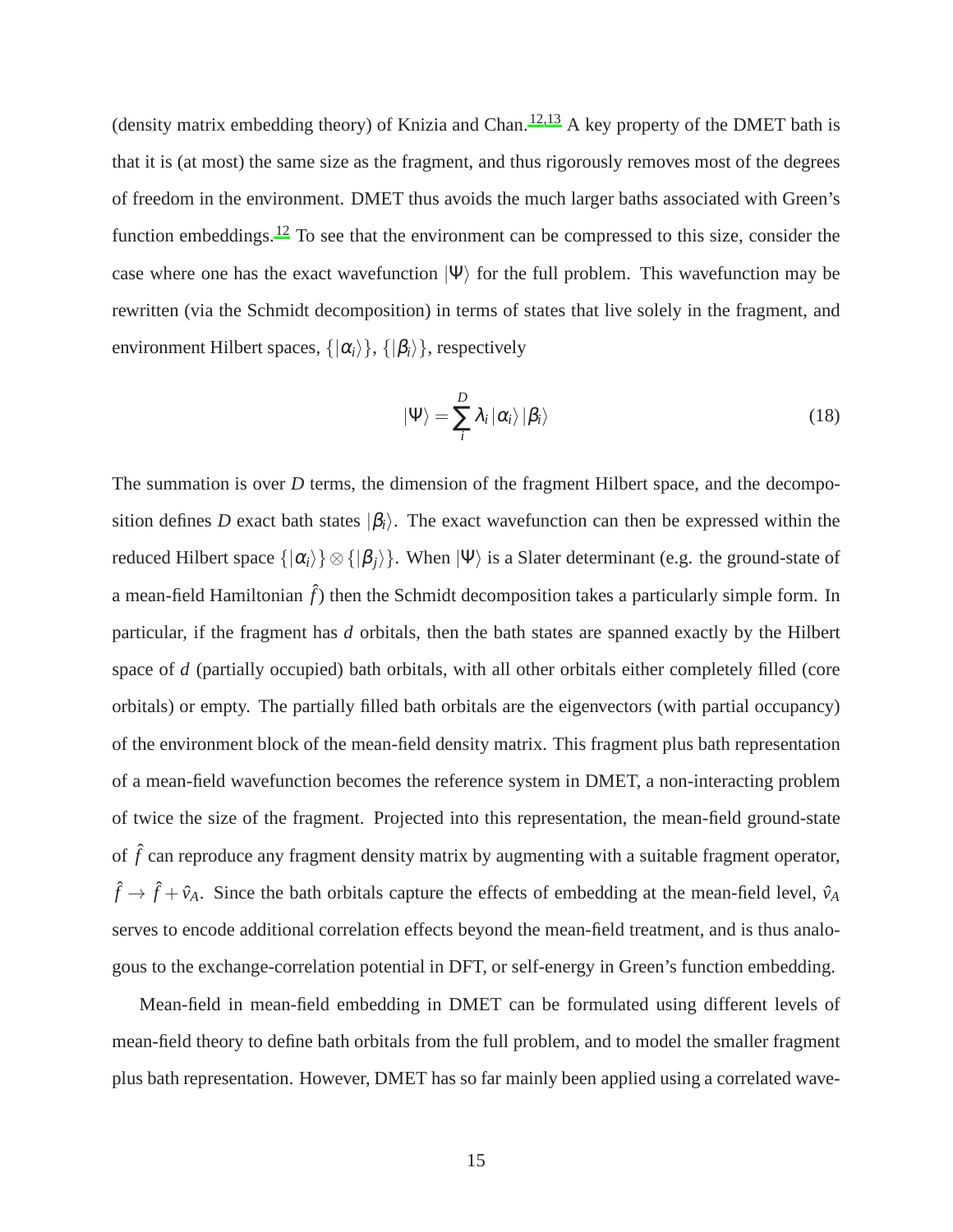function description of the fragment plus bath, on top of a mean-field reference. Denoting the mean-field description by *SL*, the DMET bath orbitals are obtained from the mean-field reference Ψ<sup>S<sub>*L*</sub></sup> (the ground-state of  $\hat{f} + \hat{v}_A$ ) which defines a fragment density matrix  $\gamma_A$ . The correlated energy of the *full* problem is then

$$
E^{S_H}[\gamma_A] = \min_{\Psi_A^{S_H}} \langle \Psi_A^{S_H} | \hat{H} | \Psi_A^{S_H} \rangle \tag{19}
$$

where the correlated wavefunctions are defined in the DMET "active" space of fragment *A* plus its bath and core orbitals. The functional dependence on  $\gamma_A$  enters in Eq. (19) through the definition of the bath, but  $\gamma_A$  is in general different from the high level density matrix  $\gamma_A^{S_H}$  $A$ <sup>*AH*</sup>, obtained from  $\Psi_{A}^{S_{H}}$  $\alpha_A^{S_H}$ . Self-consistency adjusts  $\hat{v}_A$  such that  $\pmb{\gamma}_A = \pmb{\gamma}_A^{S_H}$  $A_A^{M}$ . The numerical procedure to do so involves a non-interacting inversion  $\gamma_A \to \mathbf{v}_A$ , and is analogous to the inversion  $\rho_A \to \nu_A$  in DFT embedding, with related issues of representability.<sup>[14](#page-19-1)[,66](#page-24-4)</sup>

Although  $E^{S_H}[\gamma_A]$  is an energy for the full problem, correlations are only included close to fragment *A*, as the bath orbitals are typically localized close to *A*. This is acceptable for intensive quantities (such as local reactions or excitations). However, for an extensive correlated treatment (as desired in a condensed phase problem) one must embed with multiple fragments. Then, each fragment *A* yields a separate high-level wavefunction for the full problem, Ψ *SH*  $A^{\text{M}}$ , and expectation values must be assembled from the different fragment wavefunctions. It can be expected that expectation values for a given Ψ *SH*  $A_A^{S_H}$  are most accurate close to fragment *A*, and this is reflected in the partitioning of the contributions. For example, to compute the density matrix element  $\gamma_{ij} = \langle a_i^{\dagger} \rangle$  $\{a_j\},\$ we define

$$
\gamma_{ij} = \begin{cases} \langle \Psi_A^{S_H} | a_i^{\dagger} a_j | \Psi_A^{S_H} \rangle & i, j \in A \\ \frac{1}{2} (\langle \Psi_A^{S_H} | a_i^{\dagger} a_j | \Psi_A^{S_H} \rangle + \langle \Psi_{A'}^{S_H} | a_i^{\dagger} a_j | \Psi_A^{S_H} \rangle & i \in A, j \in A'. \end{cases}
$$
(20)

Analogous partitionings can be defined for more complicated expectation values.

Because its initial development was motivated by DMFT, the majority of DMET applications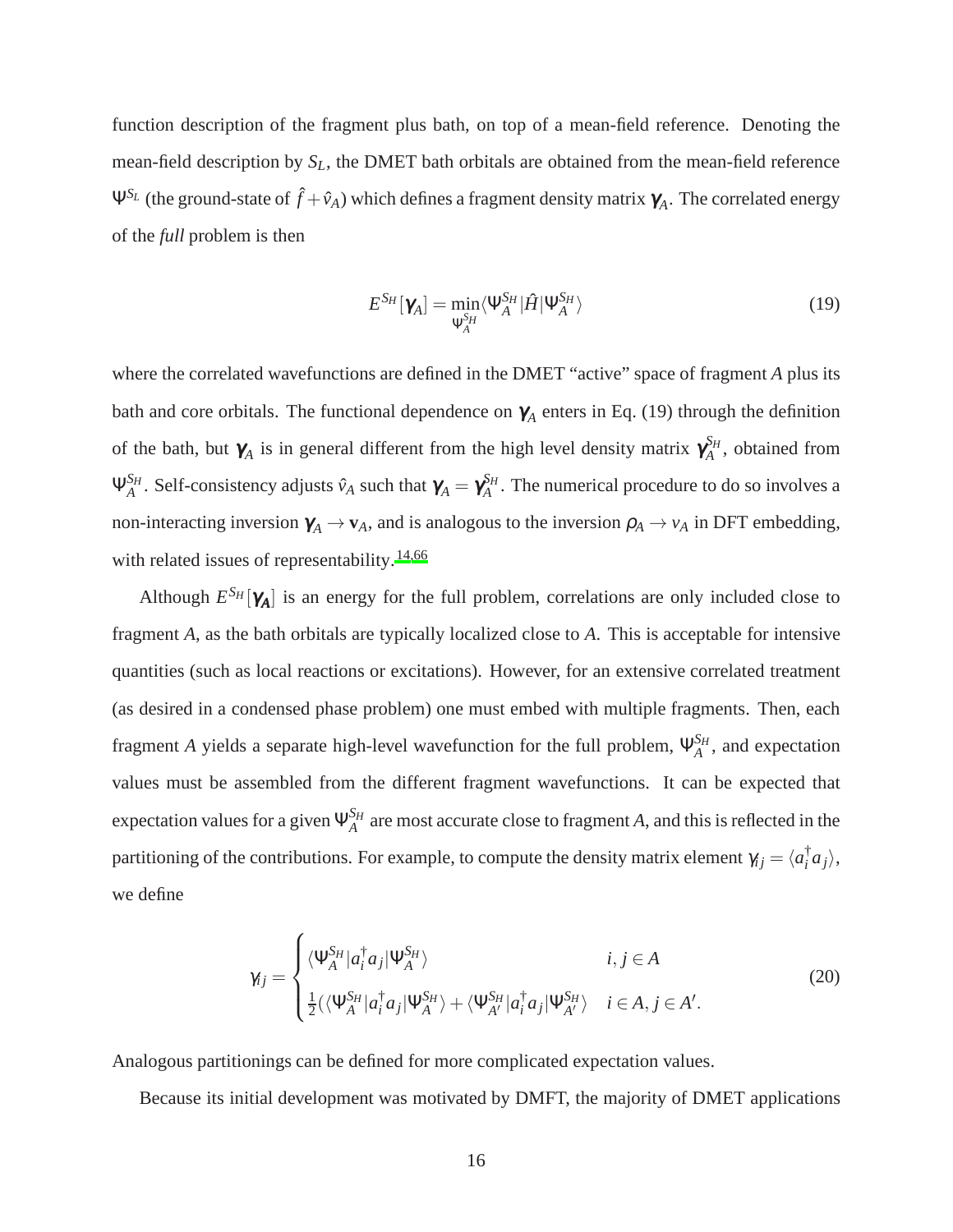have been to correlated lattice models,  $66,70,71$  $66,70,71$  $66,70,71$  where the computational simplicity of the method has enabled very accurate results to be achieved using large fragments, for example, for the 2D Hubbard model.<sup>[71](#page-24-9)</sup> Importantly, self-consistency in DMET, much like in DMFT, allows for non-trivial phases, such as superconductivity in repulsive systems.<sup>[71](#page-24-9)</sup> Related to the physics of such lattice models are problems of strong correlation in chemical settings. The DMET bath allows the formalism to accurately treat fragments when they are bonded to their environment, even when such a bond is stretched or dissociated, as has been demonstrated through accurate calculations of the dissociation curves of molecular chains and rings.[13](#page-18-9)[,14](#page-19-1) An exciting area of application is to reduce the cost of high-level correlated wavefunction calculations in solids, particularly for small-band gap systems such as metals. Here, DMET is used to treat a unit-cell (or a small set of them) while the extra bath orbitals ameliorate the finite size effects associated with the small cell. Demonstrations on crystals in 1, 2, and 3 dimensions by Scuseria and coworkers have shown promise.<sup>[72](#page-24-10)</sup> Recent work has focused on extensions of DMET, for example, to spectra,<sup>[73](#page-25-0)</sup> where the additional bath orbitals are modified to carry a time-dependence that reproduces the linear response of a mean-field wavefunction. This provides a rigorous way to embed excited states, which are often much more delocalized than the ground-state, and thus more sensitive to the open nature of a chemical fragment.

## **Conclusions**

Quantum embedding is a natural computational framework in which to think about complex systems. We have focused on three embedding approaches based on the single-particle density, Green's function, and density matrix respectively. While we have only been able to give a short description of these approaches, we have tried to bring out their common intellectual structure.

There remain many frontier methodological areas; for example, excited states and dynamics in density functional embedding, and more efficient ab-initio technology in Green's function and density matrix embedding. New application areas are emerging, for example, in biomolecular and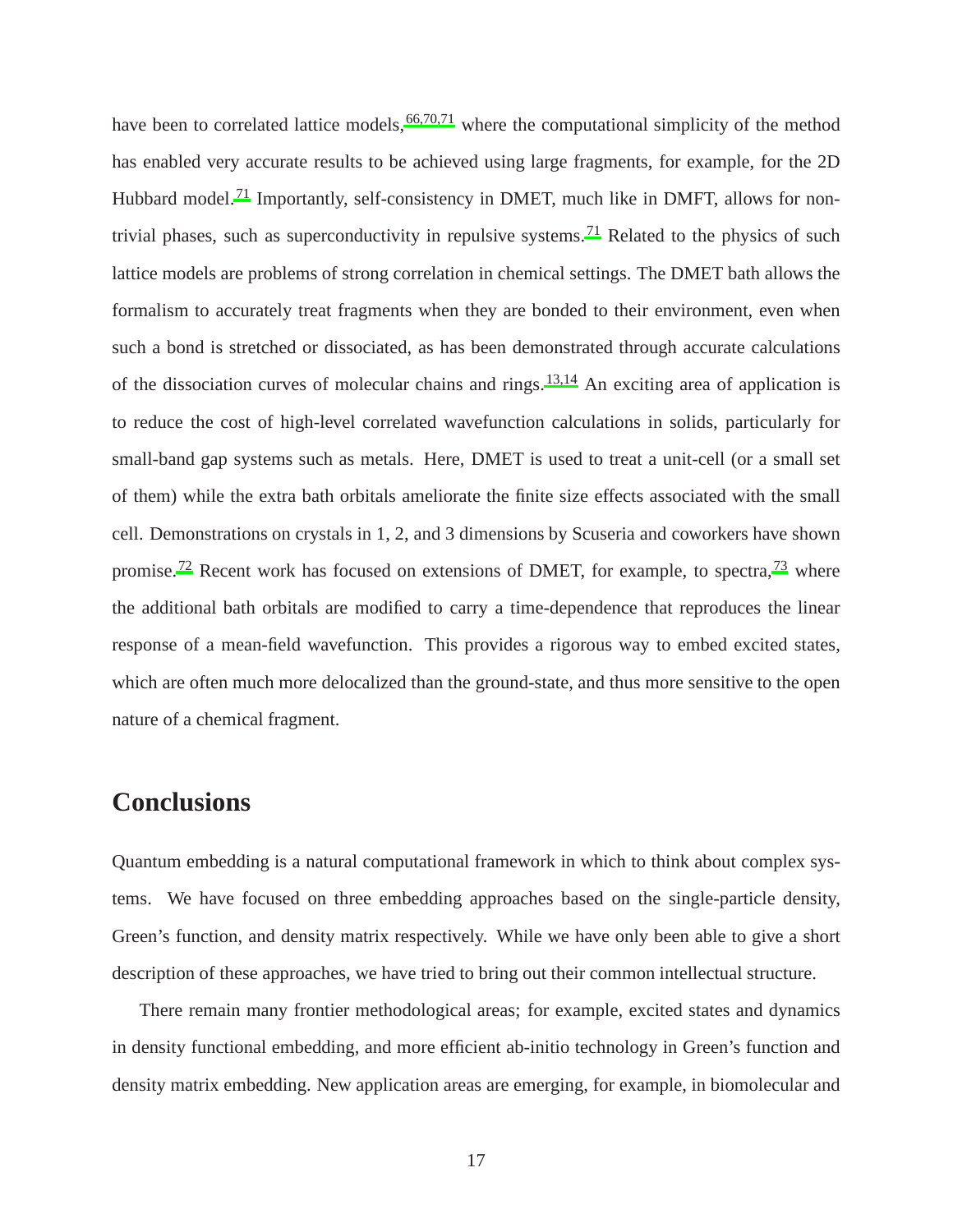condensed phase simulations. In some cases it is necessary to include classical embeddings, such as through QM/MM as well. While we cannot predict the future development of the field, the growing activity strongly suggests that quantum embedding methods will remain a key part of simulating complex systems for many years to come.

#### **Biographical information**

Qiming Sun received his Ph. D. from Peking University. After postdoctoral work at Princeton University, he joined the California Institute of Technology as a staff scientist. He is the principal developer of the PySCF quantum chemistry package.

Garnet Kin-Lic Chan received his Ph. D. from the University of Cambridge, and carried out postdoctoral work as a Junior Research Fellow at Christ's College, Cambridge, and as a Miller Research Fellow at the University of California, Berkeley. After appointments at Cornell University and Princeton University, he joined the California Institute of Technology, where he is currently the Bren Professor of Chemistry.

## **Acknowledgments**

G. K.-L. Chan acknowledges support from the US National Science Foundation through grant no. NSF-CHE-1265277.

#### **References**

- <span id="page-17-0"></span>(1) Cortona, P. Self-consistently determined properties of solids without band-structure calculations. *Phys. Rev. B* **1991**, *44*, 8454–8458.
- <span id="page-17-1"></span>(2) Wesołowski, T. A.; Warshel, A. Frozen density functional approach for ab initio calculations of solvated molecules. *J. Phys. Chem.* **1993**, *97*, 8050–8053.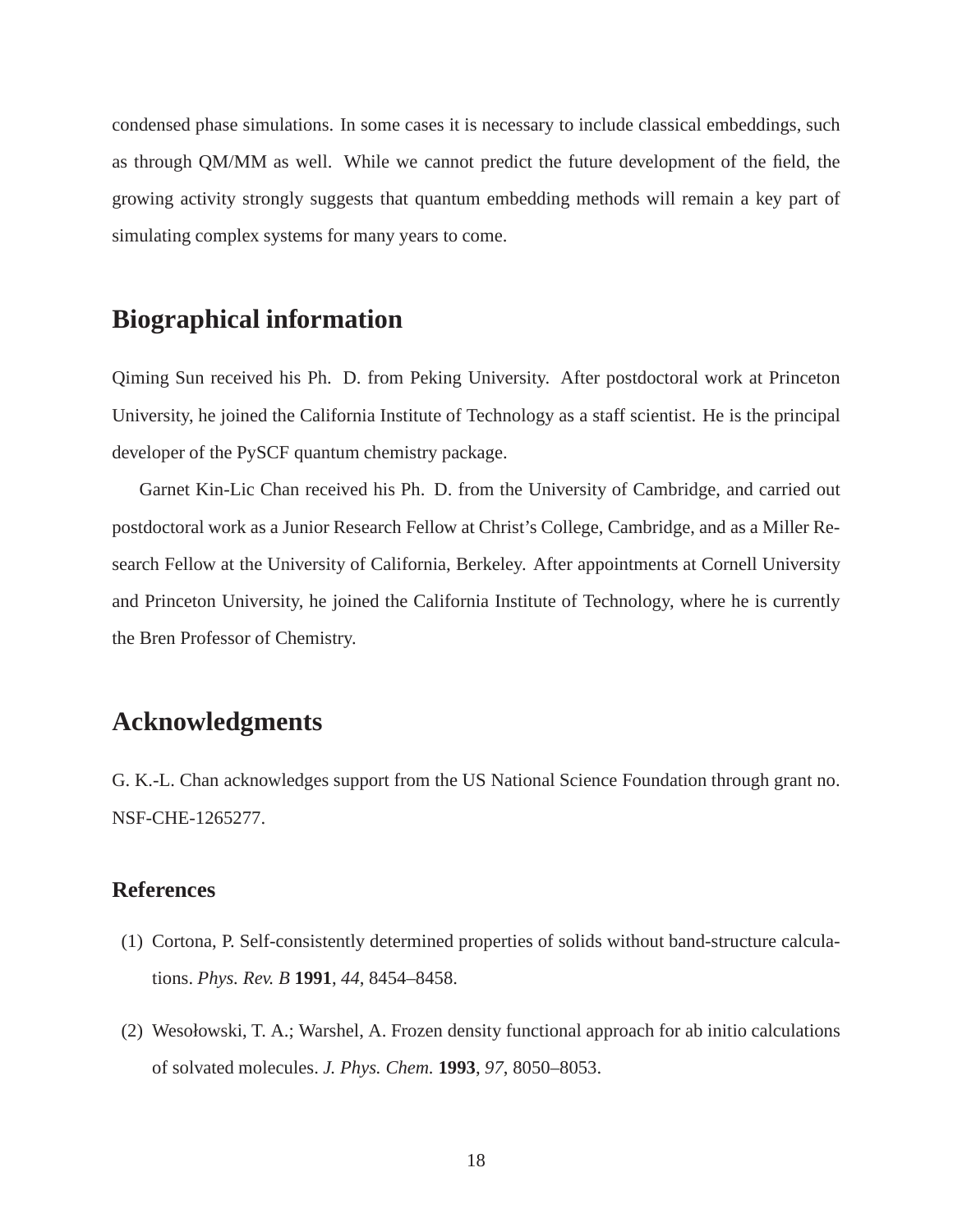- <span id="page-18-4"></span>(3) Jacob, C. R.; Neugebauer, J. Subsystem density-functional theory. *WIREs Comput. Mol. Sci.* **2014**, *4*, 325–362.
- (4) Libisch, F.; Huang, C.; Carter, E. A. Embedded correlated wavefunction schemes: theory and applications. *Acc. Chem. Res.* **2014**, *47*, 2768–2775.
- <span id="page-18-0"></span>(5) Wesolowski, T. A.; Shedge, S.; Zhou, X. Frozen-density embedding strategy for multilevel simulations of electronic structure. *Chem. Rev.* **2015**, *115*, 5891–5928.
- <span id="page-18-1"></span>(6) Inglesfield, J. A method of embedding. *J. Phys. C: Solid State* **1981**, *14*, 3795.
- <span id="page-18-5"></span>(7) Inglesfield, J. E. *The Embedding Method for Electronic Structure*; 2053-2563; IOP Publishing: Bristol, UK, 2015.
- <span id="page-18-8"></span>(8) Georges, A.; Kotliar, G. Hubbard model in infinite dimensions. *Phys. Rev. B* **1992**, *45*, 6479.
- <span id="page-18-6"></span>(9) Kotliar, G.; Savrasov, S. Y.; Haule, K.; Oudovenko, V. S.; Parcollet, O.; Marianetti, C. A. Electronic structure calculations with dynamical mean-field theory. *Rev. Mod. Phys.* **2006**, *78*, 865–951.
- <span id="page-18-7"></span>(10) Zgid, D.; Chan, G. K.-L. Dynamical mean-field theory from a quantum chemical perspective. *J. Chem. Phys.* **2011**, *134*, 094115.
- <span id="page-18-2"></span>(11) Chibani, W.; Ren, X.; Scheffler, M.; Rinke, P. Self-consistent Green's function embedding for advanced electronic structure methods based on a dynamical mean-field concept. *Phys. Rev. B* **2016**, *93*, 165106.
- <span id="page-18-3"></span>(12) Knizia, G.; Chan, G. K.-L. Density Matrix Embedding: A Simple Alternative to Dynamical Mean-Field Theory. *Phys. Rev. Lett.* **2012**, *109*, 186404.
- <span id="page-18-9"></span>(13) Knizia, G.; Chan, G. K.-L. Density Matrix Embedding: A Strong-Coupling Quantum Embedding Theory. *J. Chem. Theory Comput.* **2013**, *9*, 1428–1432.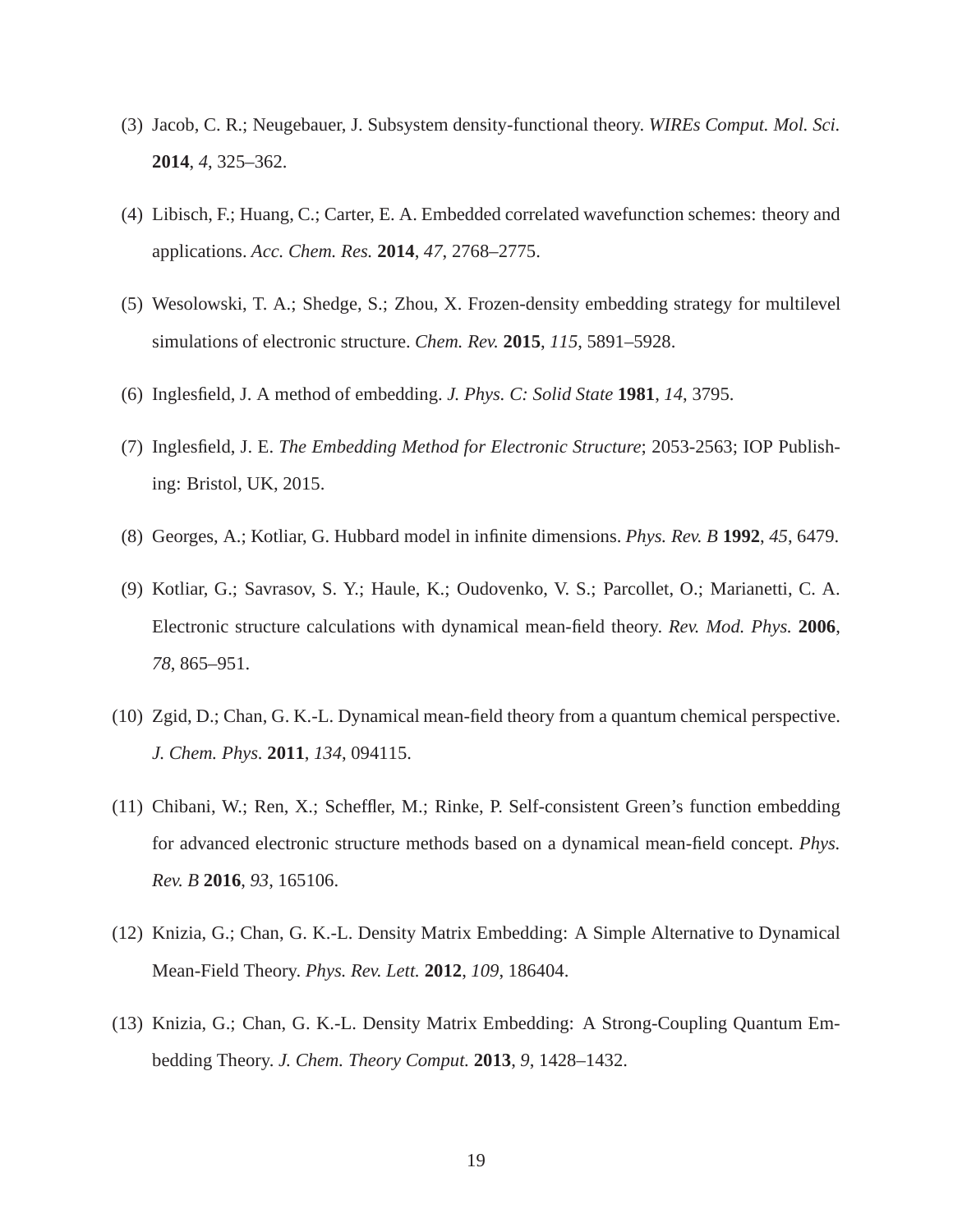- <span id="page-19-1"></span>(14) Wouters, S.; Jimenez-Hoyos, C. A.; Sun, Q.; Chan, G. K.-L. A practical guide to density matrix embedding theory in quantum chemistry. *J. Chem. Theory Comput.* **2016**, *12*, 2706– 2719.
- <span id="page-19-0"></span>(15) Pernal, K. Reduced density matrix embedding. General formalism and inter-domain correlation functional. *Phys. Chem. Chem. Phys.* **2016**, *18*, 21111 – 21121.
- <span id="page-19-2"></span>(16) Parr, R. G.; Yang, W. *Density-functional theory of atoms and molecules*; Oxford University Press: New York, 1989.
- <span id="page-19-3"></span>(17) Wesołowski, T. A. Embedding a multideterminantal wave function in an orbital-free environment. *Phys. Rev. A* **2008**, *77*, 012504.
- <span id="page-19-4"></span>(18) Wesołowski, T. A.; Chermette, H.; Weber, J. Accuracy of approximate kinetic energy functionals in the model of Kohn-Sham equations with constrained electron density: The FH-NCH complex as a test case. *J. Chem. Phys.* **1996**, *105*, 9182–9190.
- <span id="page-19-5"></span>(19) Götz, A. W.; Beyhan, S. M.; Visscher, L. Performance of Kinetic Energy Functionals for Interaction Energies in a Subsystem Formulation of Density Functional Theory. *J. Chem. Theory Comput.* **2009**, *5*, 3161–3174.
- <span id="page-19-6"></span>(20) Dułak, M.; Wesołowski, T. A. Interaction energies in non-covalently bound intermolecular complexes derived using the subsystem formulation of density functional theory. *J. Mol. Model.* **2007**, *13*, 631–642.
- <span id="page-19-7"></span>(21) Cortona, P. Direct determination of self-consistent total energies and charge densities of solids: A study of the cohesive properties of the alkali halides. *Phys. Rev. B* **1992**, *46*, 2008– 2014.
- <span id="page-19-8"></span>(22) Neugebauer, J.; Jacob, C. R.; Wesołowski, T. A.; Baerends, E. J. An Explicit Quantum Chemical Method for Modeling Large Solvation Shells Applied to Aminocoumarin C151. *J. Phys. Chem. A* **2005**, *109*, 7805–7814.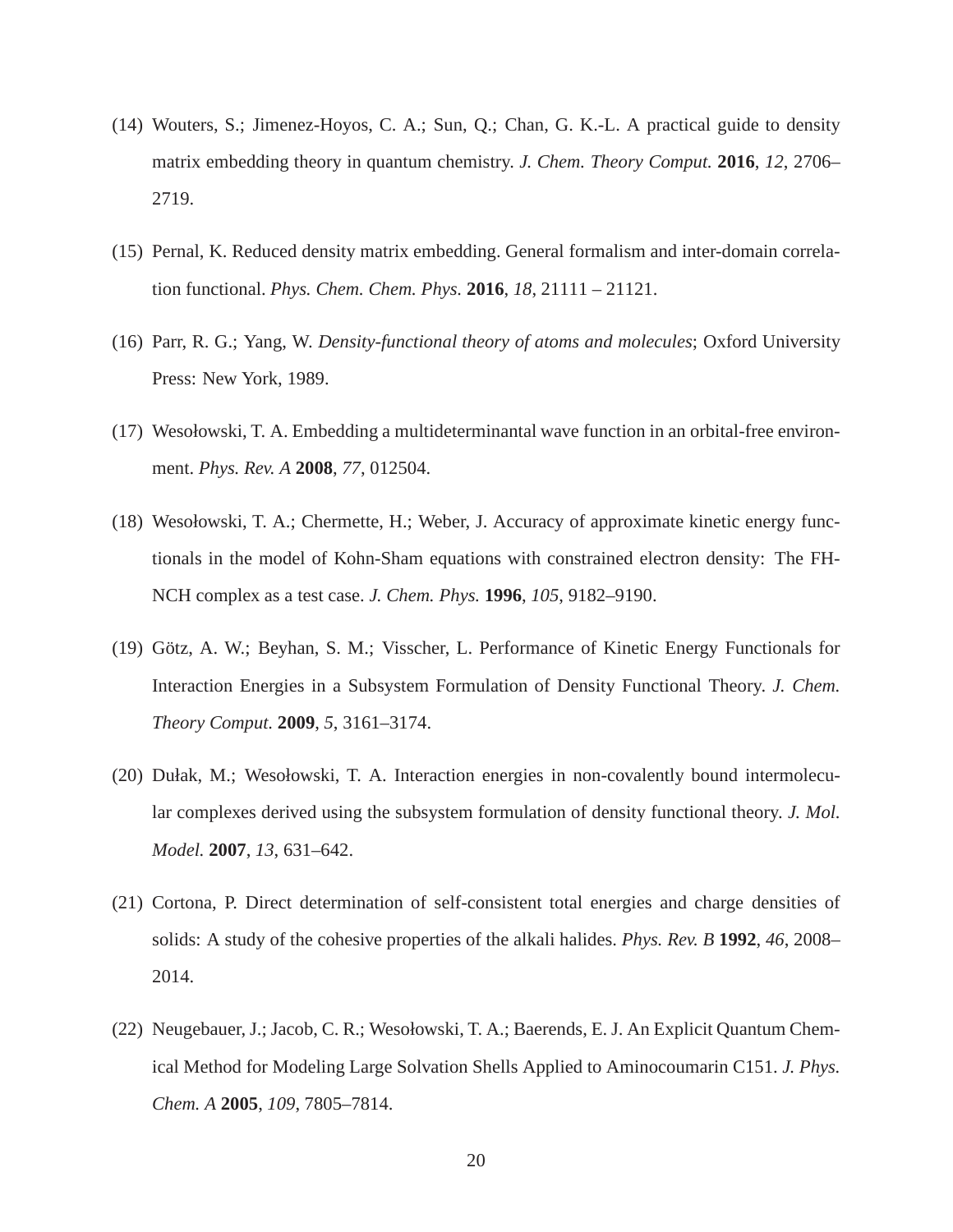- <span id="page-20-0"></span>(23) Kaminski, J. W.; Gusarov, S.; Wesołowski, T. A.; Kovalenko, A. Modeling Solvatochromic Shifts Using the Orbital-Free Embedding Potential at Statistically Mechanically Averaged Solvent Density. *J. Phys. Chem. A* **2010**, *114*, 6082–6096.
- <span id="page-20-1"></span>(24) Roncero, O.; de Lara-Castells, M.; Villarreal, P.; Flores, F.; Ortega, J.; Paniagua, M.; Aguado, A. An inversion technique for the calculation of embedding potentials. *J. Chem. Phys.* **2008**, *129*, 184104.
- (25) Fux, S.; Jacob, C. R.; Neugebauer, J.; Visscher, L.; Reiher, M. Accurate frozen-density embedding potentials as a first step towards a subsystem description of covalent bonds. *J. Chem. Phys.* **2010**, *132*, 164101.
- (26) Goodpaster, J. D.; Ananth, N.; Manby, F. R.; Miller, T. F. Exact nonadditive kinetic potentials for embedded density functional theory. *J. Chem. Phys.* **2010**, *133*, 084103.
- <span id="page-20-2"></span>(27) Huang, C.; Pavone, M.; Carter, E. A. Quantum mechanical embedding theory based on a unique embedding potential. *J. Chem. Phys.* **2011**, *134*, 154110.
- <span id="page-20-3"></span>(28) Zhao, Q.; Parr, R. G. Quantities *Ts*[n] and *Tc*[n] in density-functional theory. *Phys. Rev. A* **1992**, *46*, 2337–2343.
- <span id="page-20-4"></span>(29) Wu, Q.; Yang, W. A direct optimization method for calculating density functionals and exchange-correlation potentials from electron densities. *J. Chem. Phys.* **2003**, *118*, 2498.
- <span id="page-20-5"></span>(30) Staroverov, V. N.; Scuseria, G. E.; Davidson, E. R. Optimized effective potentials yielding Hartree-Fock energies and densities. *J. Chem. Phys.* **2006**, *124*, 141103.
- <span id="page-20-6"></span>(31) Bulat, F. A.; Heaton-Burgess, T.; Cohen, A. J.; Yang, W. Optimized effective potentials from electron densities in finite basis sets. *J. Chem. Phys.* **2007**, *127*, 174101.
- <span id="page-20-7"></span>(32) Pernal, K.; Wesolowski, T. A. Orbital-free effective embedding potential: Density-matrix functional theory case. *Int. J. Quant. Chem* **2009**, *109*, 2520–2525.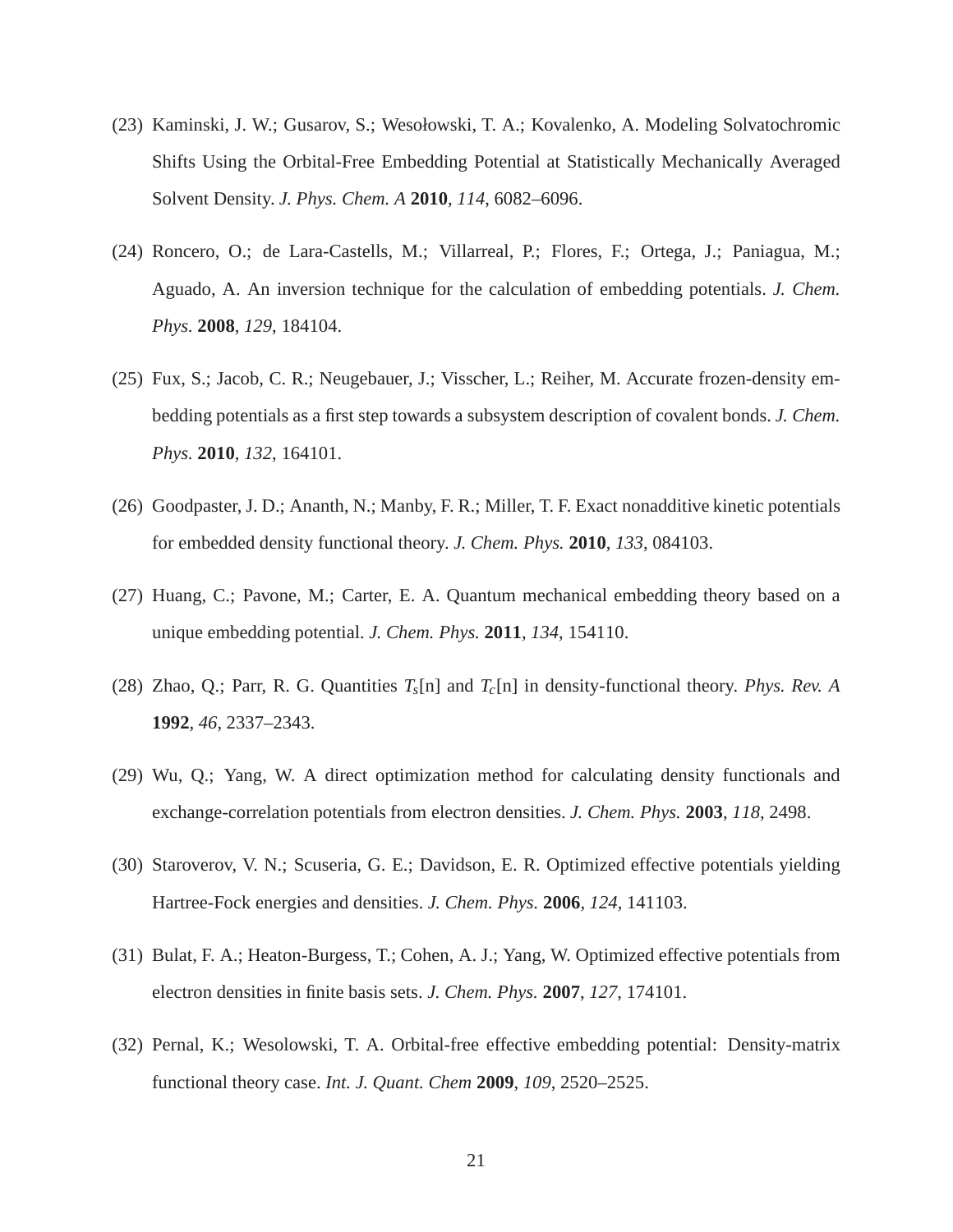- (33) Elliott, P.; Cohen, M. H.; Wasserman, A.; Burke, K. Density functional partition theory with fractional occupations. *J. Chem. Theory Comput.* **2009**, *5*, 827–833.
- <span id="page-21-0"></span>(34) Huang, C.; Carter, E. A. Potential-Functional Embedding Theory for Molecules and Materials. *J. Chem. Phys.* **2011**, *135*, 194104.
- <span id="page-21-1"></span>(35) Manby, F. R.; Stella, M.; Goodpaster, J. D.; Miller, T. F. A Simple, Exact Density-Functional-Theory Embedding Scheme. *J. Chem. Theory Comput.* **2012**, *8*, 2564–2568.
- <span id="page-21-2"></span>(36) Tamukong, P. K.; Khait, Y. G.; Hoffmann, M. R. Density Differences in Embedding Theory with External Orbital Orthogonality. *J. Phys. Chem. A* **2014**, *118*, 9182–9200.
- <span id="page-21-3"></span>(37) Fornace, M. E.; Lee, J.; Miyamoto, K.; Manby, F. R.; Miller III, T. F. Embedded Mean-Field Theory. *J. Chem. Theory and Comput.* **2015**, *11*, 568–580.
- <span id="page-21-4"></span>(38) Govind, N.; Wang, Y.; da Silva, A.; Carter, E. Accurate ab initio energetics of extended systems via explicit correlation embedded in a density functional environment. *Chem. Phys. Lett.* **1998**, *295*, 129 – 134.
- (39) Hofener, S.; Gomes, A. S. P.; Visscher, L. Molecular properties via a subsystem density functional theory formulation: A common framework for electronic embedding. *J. Chem. Phys.* **2012**, *136*, 044104.
- (40) Goodpaster, J. D.; Barnes, T. A.; Manby, F. R.; Miller, T. F.; III, Density functional theory embedding for correlated wavefunctions: Improved methods for open-shell systems and transition metal complexes. *J. Chem. Phys.* **2012**, *137*, 224113.
- <span id="page-21-5"></span>(41) Höfener, S.; Gomes, A. S. P.; Visscher, L. Solvatochromic shifts from coupled-cluster theory embedded in density functional theory. *J. Chem. Phys.* **2013**, *139*, 104106.
- <span id="page-21-6"></span>(42) Klüner, T.; Govind, N.; Wang, Y. A.; Carter, E. A. Prediction of Electronic Excited States of Adsorbates on Metal Surfaces from First Principles. *Phys. Rev. Lett.* **2001**, *86*, 5954–5957.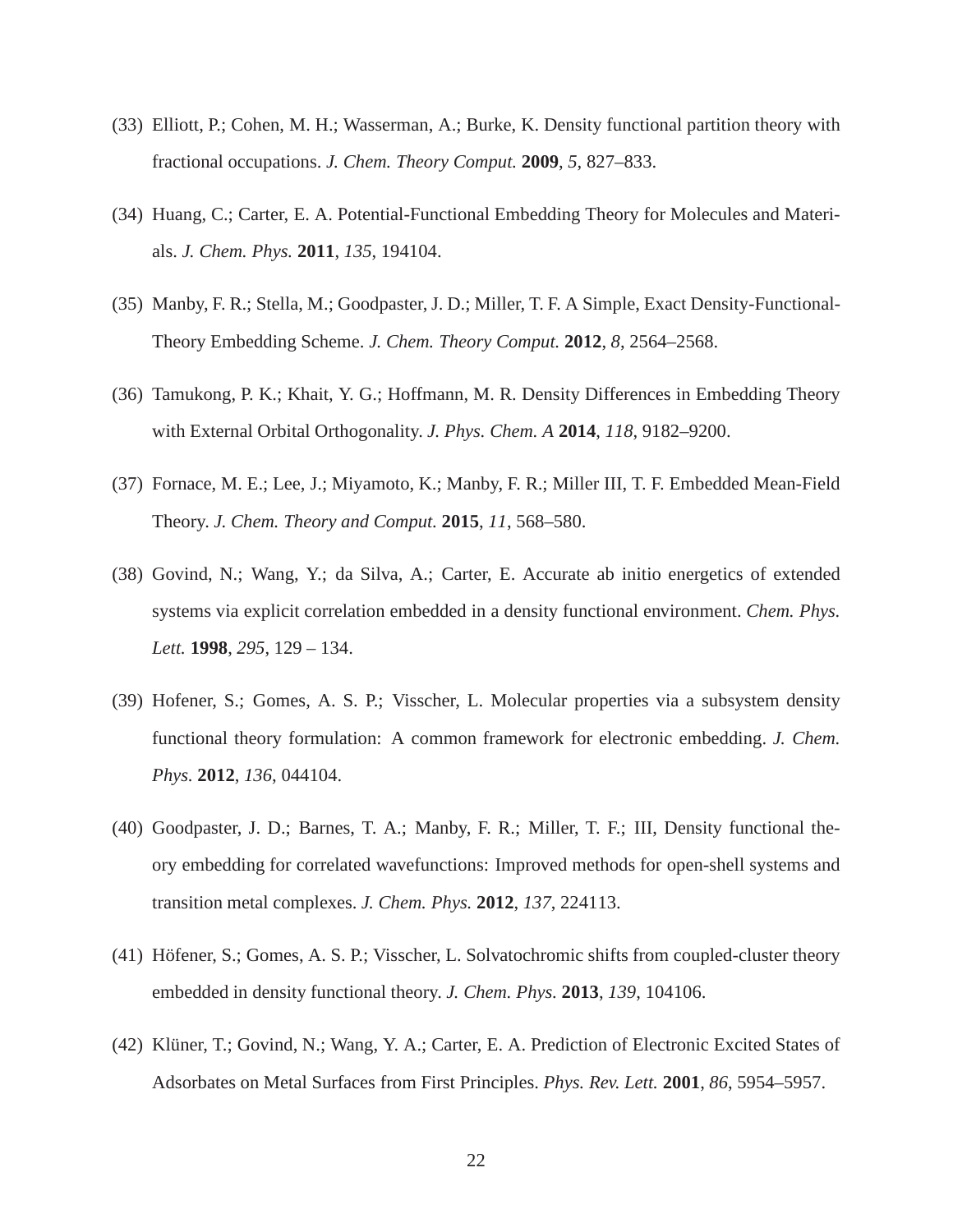- <span id="page-22-0"></span>(43) Libisch, F.; Huang, C.; Liao, P.; Pavone, M.; Carter, E. A. Origin of the Energy Barrier to Chemical Reactions of O2 on Al(111): Evidence for Charge Transfer, Not Spin Selection. *Phys. Rev. Lett.* **2012**, *109*, 198303.
- <span id="page-22-1"></span>(44) Goodpaster, J. D.; Barnes, T. A.; Manby, F. R.; Miller III, T. F. Accurate and systematically improvable density functional theory embedding for correlated wavefunctions. *J. Chem. Phys.* **2014**, *140*, 18A507.
- <span id="page-22-2"></span>(45) Severo Pereira Gomes, A.; Jacob, C. R. Quantum-chemical embedding methods for treating local electronic excitations in complex chemical systems. *Annu. Rep. Prog. Chem., Sect. C: Phys. Chem.* **2012**, *108*, 222–277.
- <span id="page-22-3"></span>(46) Klüner, T.; Govind, N.; Wang, Y. A.; Carter, E. A. Periodic density functional embedding theory for complete active space self-consistent field and configuration interaction calculations: Ground and excited states. *J. Chem. Phys.* **2002**, *116*, 42–54.
- <span id="page-22-4"></span>(47) König, C.; Schlüter, N.; Neugebauer, J. Direct determination of exciton couplings from subsystem time-dependent density-functional theory within the Tammâ $\tilde{A}$ , SDancoff approximation. *J. Chem. Phys.* **2013**, *138*, 034104.
- <span id="page-22-5"></span>(48) Prager, S.; Zech, A.; Aquilante, F.; Dreuw, A.; Wesolowski, T. A. First time combination of frozen density embedding theory with the algebraic diagrammatic construction scheme for the polarization propagator of second order. *J. Chem. Phys.* **2016**, *144*, 204103.
- <span id="page-22-6"></span>(49) Casida, M. E.; Wesołowski, T. A. Generalization of the Kohn–Sham equations with constrained electron density formalism and its time-dependent response theory formulation. *Int. J. Quant. Chem* **2004**, *96*, 577–588.
- (50) Neugebauer, J. Couplings between electronic transitions in a subsystem formulation of timedependent density functional theory. *J. Chem. Phys.* **2007**, *126*, 134116.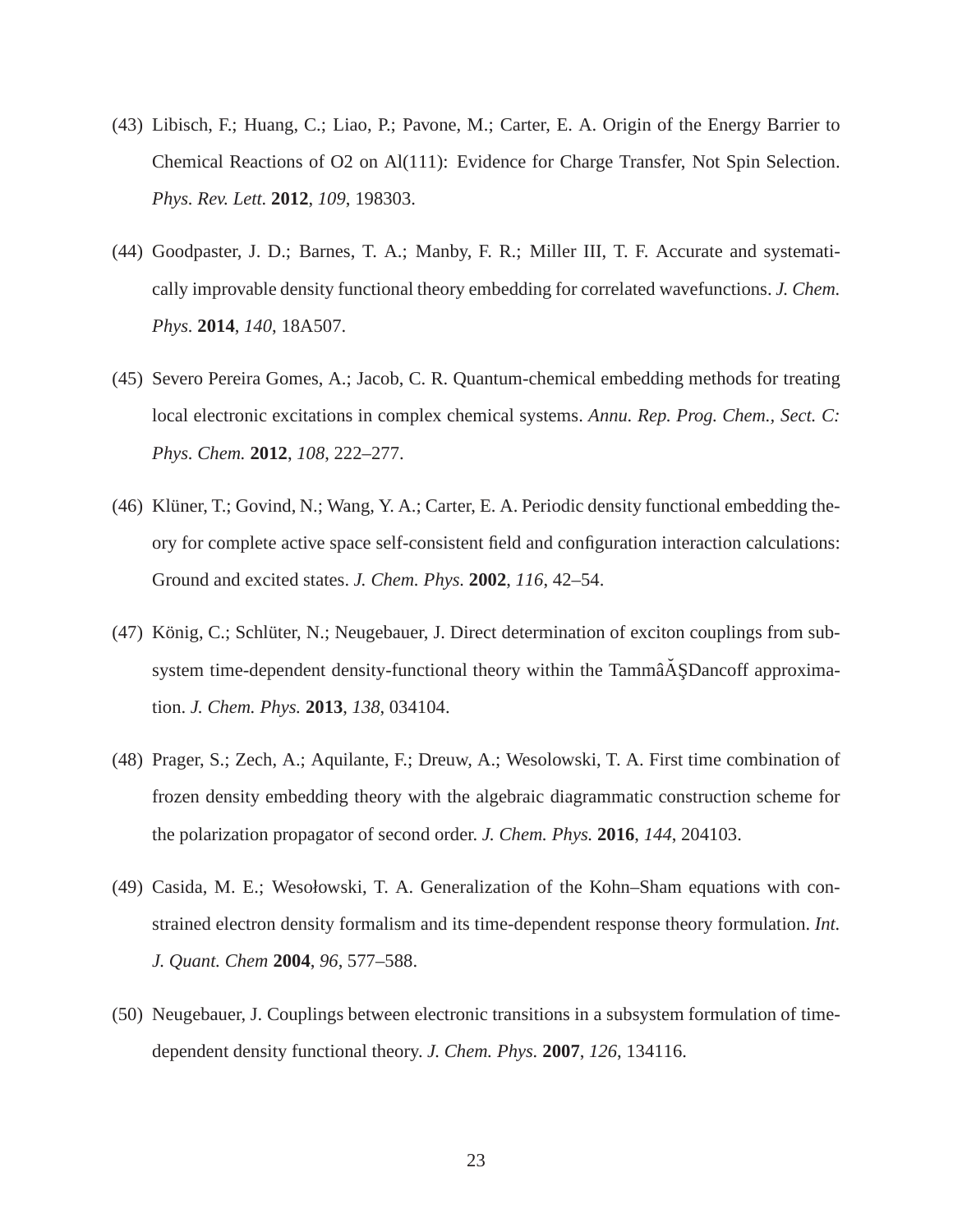- (51) Neugebauer, J. On the calculation of general response properties in subsystem density functional theory. *J. Chem. Phys.* **2009**, *131*, 084104.
- (52) Daday, C.; König, C.; Valsson, O.; Neugebauer, J.; Filippi, C. State-Specific Embedding Potentials for Excitation-Energy Calculations. *J. Chem. Theory Comput.* **2013**, *9*, 2355–2367.
- <span id="page-23-0"></span>(53) Pavanello, M. On the subsystem formulation of linear-response time-dependent DFT. *J. Chem. Phys.* **2013**, *138*, 204118.
- <span id="page-23-1"></span>(54) Chulhai, D. V.; Jensen, L. External orthogonality in subsystem time-dependent density functional theory. *Phys. Chem. Chem. Phys.* **2016**, *18*, 21032–21039.
- <span id="page-23-2"></span>(55) Grimley, T.; Pisani, C. Chemisorption theory in the Hartree-Fock approximation. *J. Phys. C: Solid State* **1974**, *7*, 2831.
- <span id="page-23-3"></span>(56) Lin, N.; Marianetti, C. A.; Millis, A. J.; Reichman, D. R. Dynamical Mean-Field Theory for Quantum Chemistry. *Phys. Rev. Lett.* **2011**, *106*, 096402.
- <span id="page-23-8"></span>(57) Turkowski, V.; Kabir, A.; Nayyar, N.; Rahman, T. S. Dynamical mean-field theory for molecules and nanostructures. *J. Chem. Phys.* **2012**, *136*, 114108.
- <span id="page-23-4"></span>(58) Lan, T. N.; Kananenka, A. A.; Zgid, D. Communication: Towards ab initio self-energy embedding theory in quantum chemistry. *J. Chem. Phys.* **2015**, *143*, 241102.
- <span id="page-23-5"></span>(59) Almbladh, C.-O.; Barth, U. V.; Leeuwen, R. V. Variational total energies from Φ-and Ψderivable theories. *Int. J. Mod. Phys. B* **1999**, *13*, 535–541.
- <span id="page-23-6"></span>(60) Potthoff, M. Self-energy-functional approach to systems of correlated electrons. *Eur. Phys. J. B* **2003**, *32*, 429–436.
- <span id="page-23-7"></span>(61) Brandbyge, M.; Mozos, J.-L.; Ordejón, P.; Taylor, J.; Stokbro, K. Density-functional method for nonequilibrium electron transport. *Phys. Rev. B* **2002**, *65*, 165401.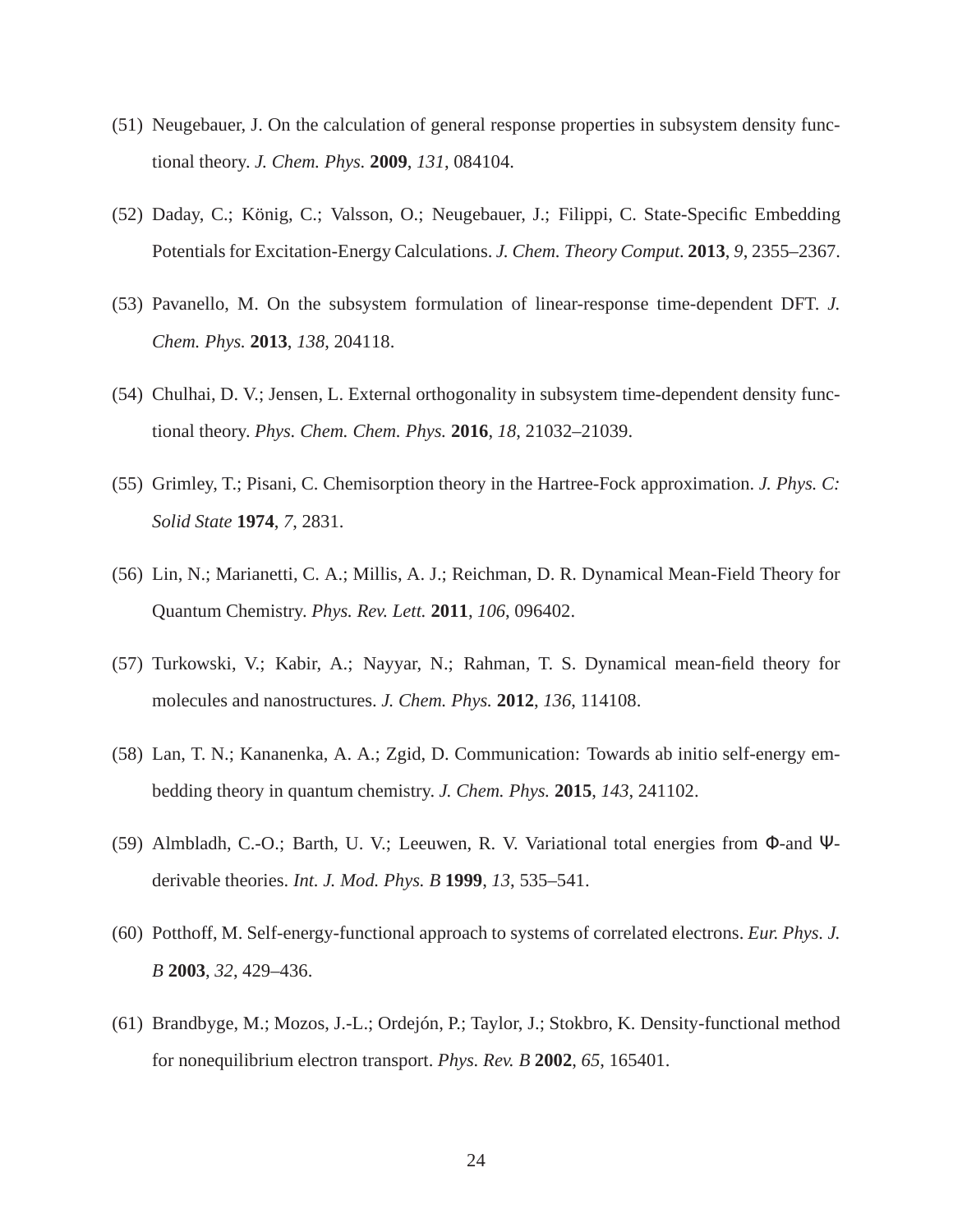- <span id="page-24-0"></span>(62) Biroli, G.; Kotliar, G. Cluster methods for strongly correlated electron systems. *Phys. Rev. B* **2002**, *65*, 155112.
- <span id="page-24-1"></span>(63) Jacob, D.; Haule, K.; Kotliar, G. Dynamical mean-field theory for molecular electronics: Electronic structure and transport properties. *Phys. Rev. B* **2010**, *82*, 195115.
- <span id="page-24-2"></span>(64) Nooijen, M.; Snijders, J. G. Second order many-body perturbation approximations to the coupled cluster Green's function. *J. Chem. Phys.* **1995**, *102*, 1681–1688.
- <span id="page-24-3"></span>(65) Phillips, J. J.; Zgid, D. Communication: The description of strong correlation within selfconsistent Green's function second-order perturbation theory. *J. Chem. Phys.* **2014**, *140*, 241101.
- <span id="page-24-4"></span>(66) Tsuchimochi, T.; Welborn, M.; Van Voorhis, T. Density matrix embedding in an antisymmetrized geminal power bath. *J. Chem. Phys.* **2015**, *143*, 024107.
- <span id="page-24-5"></span>(67) Senjean, B.; Tsuchiizu, M.; Robert, V.; Fromager, E. Local density approximation in siteoccupation embedding theory. *Mol. Phys.* **2016**, in press.
- <span id="page-24-6"></span>(68) Sun, Q.; Chan, G. K.-L. Exact and Optimal Quantum Mechanics/Molecular Mechanics Boundaries. *J. Chem. Theory Comput.* **2014**, *10*, 3784–3790.
- <span id="page-24-7"></span>(69) Yang, W.; Lee, T. A density-matrix divide-and-conquer approach for electronic structure calculations of large molecules. *J. Chem. Phys.* **1995**, *103*, 5674–5678.
- <span id="page-24-8"></span>(70) Bulik, I. W.; Scuseria, G. E.; Dukelsky, J. Density matrix embedding from broken symmetry lattice mean fields. *Phys. Rev. B* **2014**, *89*, 035140.
- <span id="page-24-9"></span>(71) Zheng, B.-X.; Chan, G. K.-L. Ground-state phase diagram of the square lattice Hubbard model from density matrix embedding theory. *Phys. Rev. B* **2016**, *93*, 035126.
- <span id="page-24-10"></span>(72) Bulik, I. W.; Chen, W.; Scuseria, G. E. Electron correlation in solids via density embedding theory. *J. Chem. Phys.* **2014**, *141*, 054113.